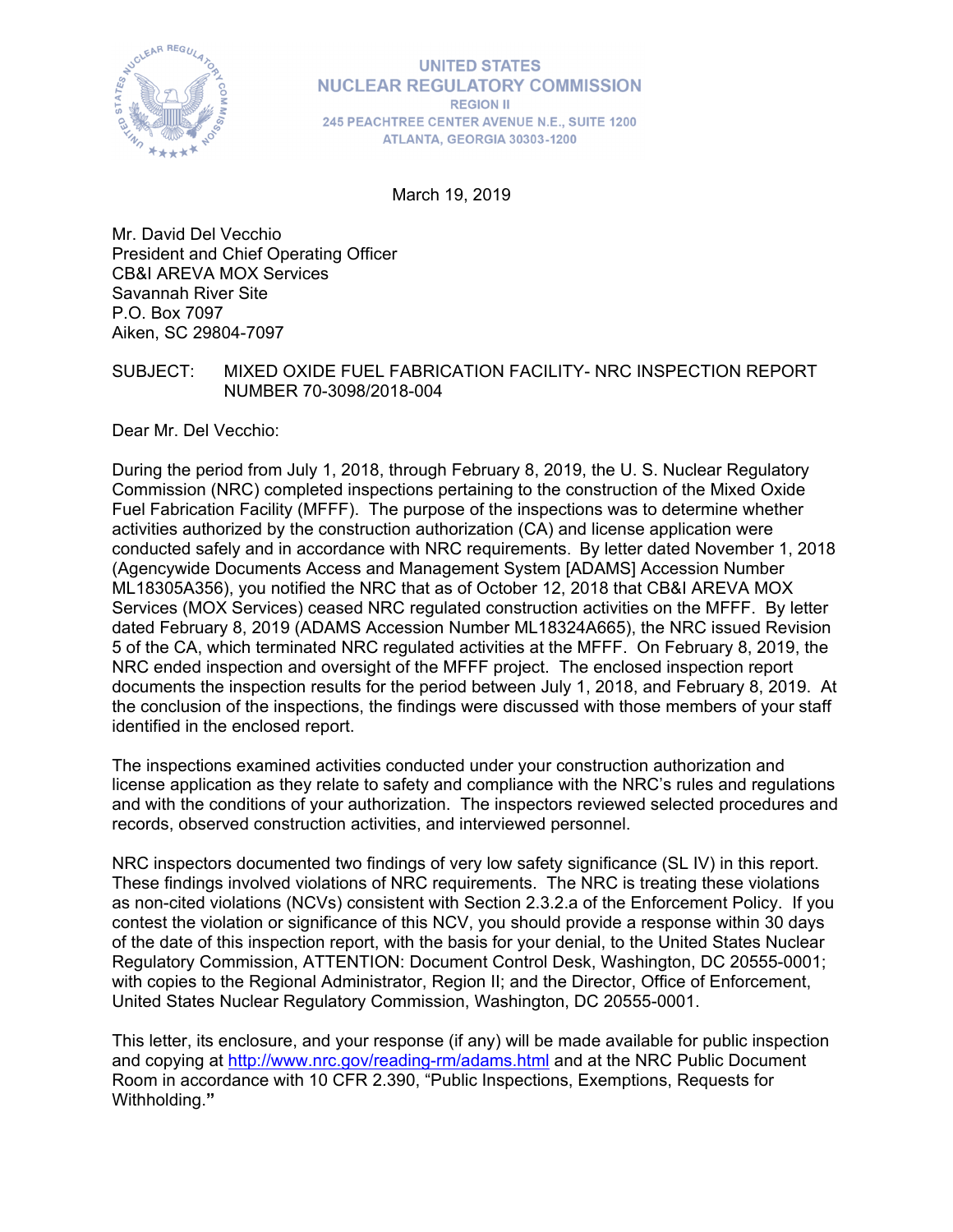Sincerely,

### *<i>/RA/*  $\sqrt{R}$ /RA/

 Steven D. Rose, Chief Construction Inspection Branch 2 Division of Construction Oversight

Docket No. 70-3098 Construction Authorization No.: CAMOX-001

Enclosure: NRC Inspection Report No. 70-3098/2018-004 w/attachment: Supplemental Information

cc w/encl: (See next page)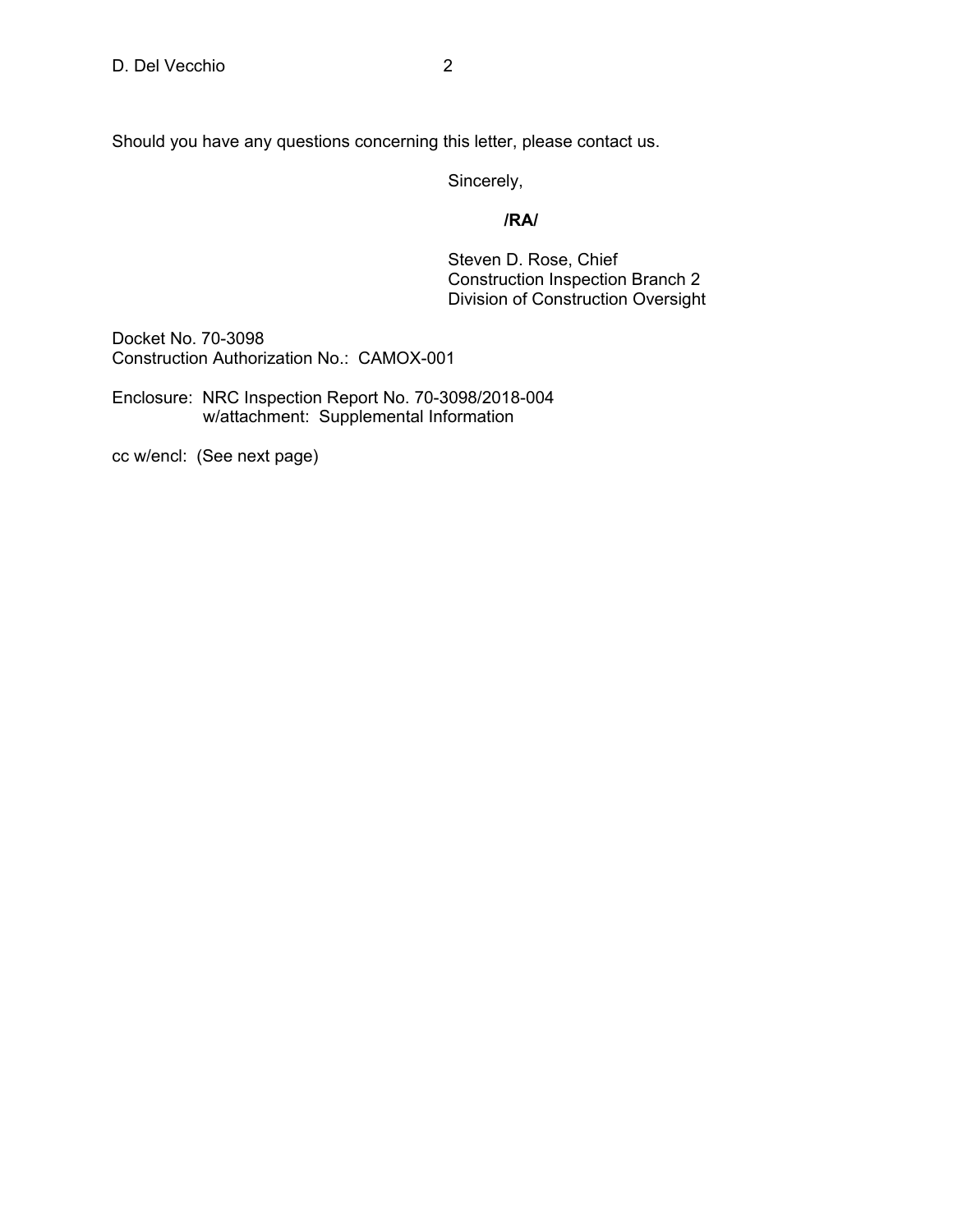cc w/encl: Mr. Scott Cannon Federal Project Director NA-262.1 P.O. Box A Aiken, SC 29802

Ms. Joyce Connery, Chairman Defense Nuclear Facilities Safety Board 625 Indiana Ave., NW, Suite 700 Washington, DC 20004

Ms. Susan Jenkins Division of Radioactive Waste Management Bureau of Health and Environmental Control 2600 Bull St. Columbia, SC 29201

Ms. Kathryn M. Sutton Morgan, Lewis, & Bockius 1111 Penn. Ave., NW Washington, DC 20004

Ms. Diane Curran Harmon, Curran, Spielburg and Eisenberg, LLP 1726 M St., NW Suite 600 Washington, DC 20036

Ms. Glenn Carroll Nuclear Watch South P.O. Box 8574 Atlanta, GA 30306

Mr. Lewis Zeller Blue Ridge Environmental Defense League P.O. Box 88 Glendale Springs, NC 28629

Mr. Ben Parks, Project Engineer – Special Projects & Licensing CB&I AREVA MOX Services Savannah River Site P.O. Box 7097 Aiken, SC 29804-7097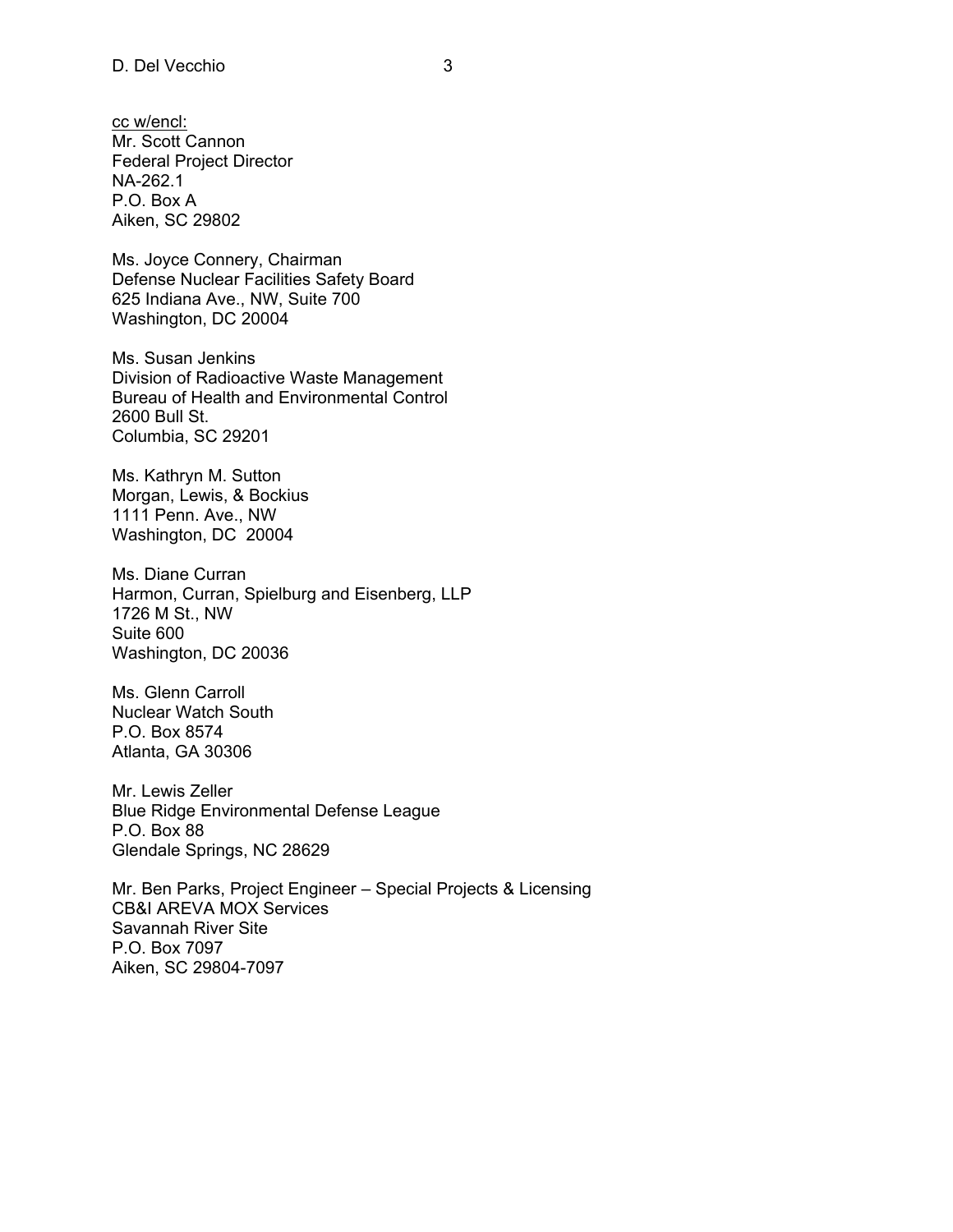Letter to D. Del Vecchio from Steven D. Rose dated March 19, 2019.

SUBJECT: MIXED OXIDE FUEL FABRICATION FACILITY- NRC INSPECTION REPORT NO. 70-3098/2018-004

Distribution w/encl: M. Kotzalas, NMSS D. Tiktinsky, NMSS M. Diaz, NMSS W. Jones, RII S. Walker, RII S. Rose, RII N. Coovert, RII J. Eargle, RII P. Carman, RII PUBLIC

 $\boxtimes$  PUBLICLY AVAILABLE  $\Box$  NON-PUBLICLY AVAILABLE  $\Box$  SENSITIVE  $\boxtimes$  NON-SENSITIVE

| ADAMS: ⊠ Yes ACCESSION NUMBER: ML19078A223<br>$\boxtimes$ SUNSI REVIEW COMPLETE $\boxtimes$ FORM 665 ATTACHED |                       |                     |            |                |            |                       |                             |                 |
|---------------------------------------------------------------------------------------------------------------|-----------------------|---------------------|------------|----------------|------------|-----------------------|-----------------------------|-----------------|
| <b>OFFICE</b>                                                                                                 | IRII: DCO             | IRII: DCO IRII: DCO |            | RII: DCO       | IRII: DCO  | IRII: DFFI IRII: DFFI |                             | <b>HQ: NMSS</b> |
| <b>NAME</b>                                                                                                   | IP. Carman IJ. Eargle |                     | D. Harmon  | <b>J.</b> Kent | G. Crespo  | <b>B.</b> Adkins      | T. Vukovinsky ID. Tiktinsky |                 |
| <b>DATE</b>                                                                                                   | 3/6/2019              | 3/12/2018           | 10/31/2018 | 10/31/2018     | 10/31/2018 |                       | 11/9/2018 11/17/2018        | 3/4/2019        |
| <b>OFFICE</b>                                                                                                 | RII: DCO              |                     |            |                |            |                       |                             |                 |
| <b>NAME</b>                                                                                                   | S. Rose               |                     |            |                |            |                       |                             |                 |
| <b>DATE</b>                                                                                                   | 03/19/2019            |                     |            |                |            |                       |                             |                 |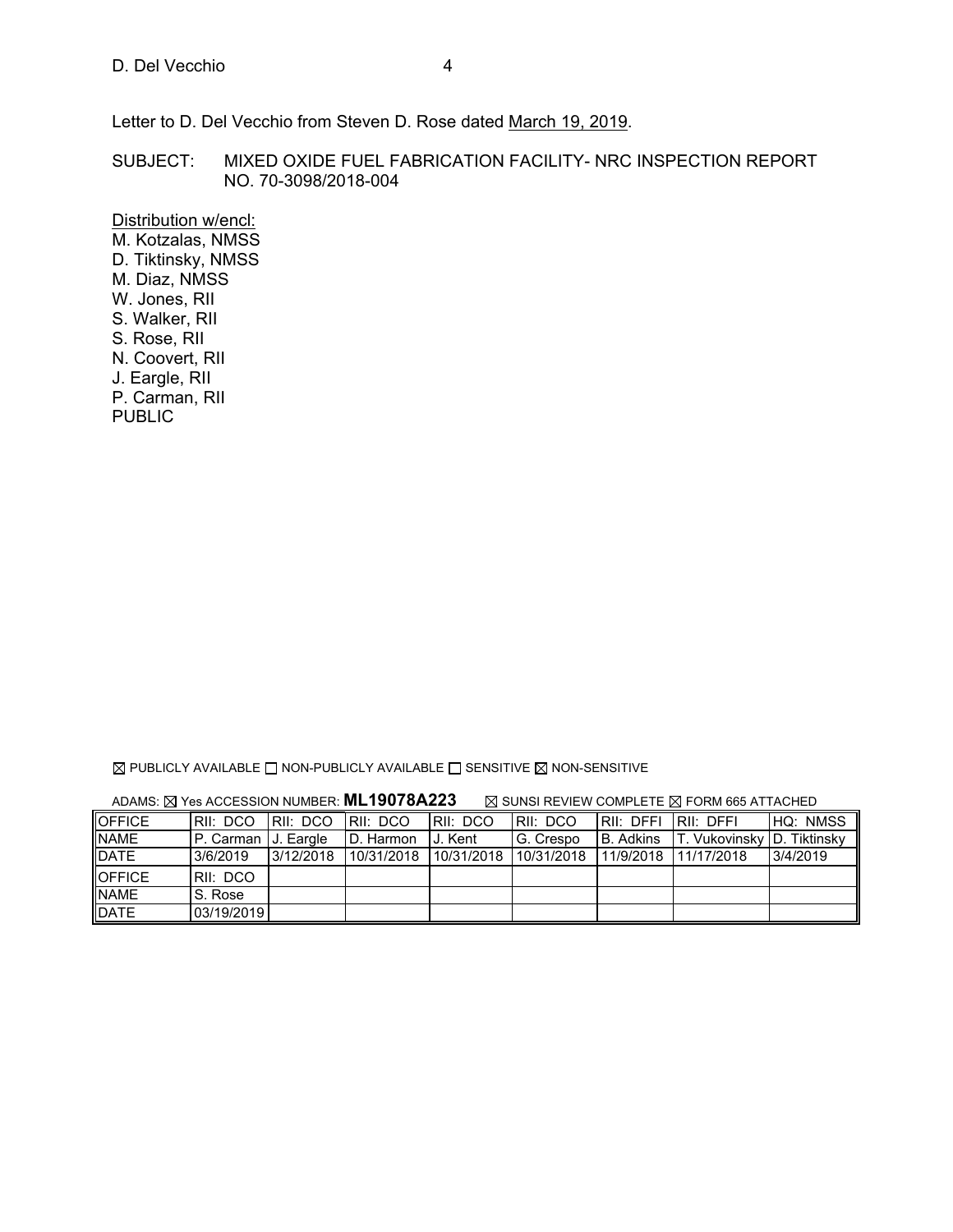## **U.S. NUCLEAR REGULATORY COMMISSION**

## **REGION II**

| Docket No.:                               | 70-3098                                                                                                                                                                                                                                                                                                                                                                                                                                                                                                              |
|-------------------------------------------|----------------------------------------------------------------------------------------------------------------------------------------------------------------------------------------------------------------------------------------------------------------------------------------------------------------------------------------------------------------------------------------------------------------------------------------------------------------------------------------------------------------------|
| Construction<br><b>Authorization No.:</b> | CAMOX-001                                                                                                                                                                                                                                                                                                                                                                                                                                                                                                            |
| Report No.:                               | 70-3098/2018-004                                                                                                                                                                                                                                                                                                                                                                                                                                                                                                     |
| Applicant:                                | <b>CB&amp;I AREVA MOX Services</b>                                                                                                                                                                                                                                                                                                                                                                                                                                                                                   |
| Location:                                 | <b>Savannah River Site</b><br>Aiken, South Carolina                                                                                                                                                                                                                                                                                                                                                                                                                                                                  |
| <b>Inspection Dates:</b>                  | July 1, 2018 - February 8, 2019                                                                                                                                                                                                                                                                                                                                                                                                                                                                                      |
| Inspectors:                               | B. Adkins, Senior Fuel Facility Inspector, Safety Branch, Division<br>of Fuel Facility Inspection (DFFI)<br>P. Carman, Project Manager, Construction Inspection Branch 2<br>(CIB2), Division of Construction Oversight (DCO)<br>G. Crespo, Senior Construction Inspector, CIB2, DCO<br>J. Eargle, Senior Project Manager, CIB2, DCO<br>D. Harmon, Construction Inspector, CIB2, DCO<br>J. Kent, Construction Inspector, CIB2, DCO<br>T. Vukovinsky, Senior Fuel Facility Inspector, Projects Branch 2<br>(PB2), DFFI |
| Accompanying Personnel:                   | D. Tiktinsky, Senior Project Manager, Fuel Manufacturing Branch<br>(FMB), Division of Fuel Cycle Safety, Safeguards and<br>Environmental Review (FCSE), Office of Nuclear Materials<br>Safety and Safeguards (NMSS)                                                                                                                                                                                                                                                                                                  |
| Approved by:                              | Steven D. Rose, Chief<br><b>Construction Inspection Branch 2</b><br>Division of Construction Oversight                                                                                                                                                                                                                                                                                                                                                                                                               |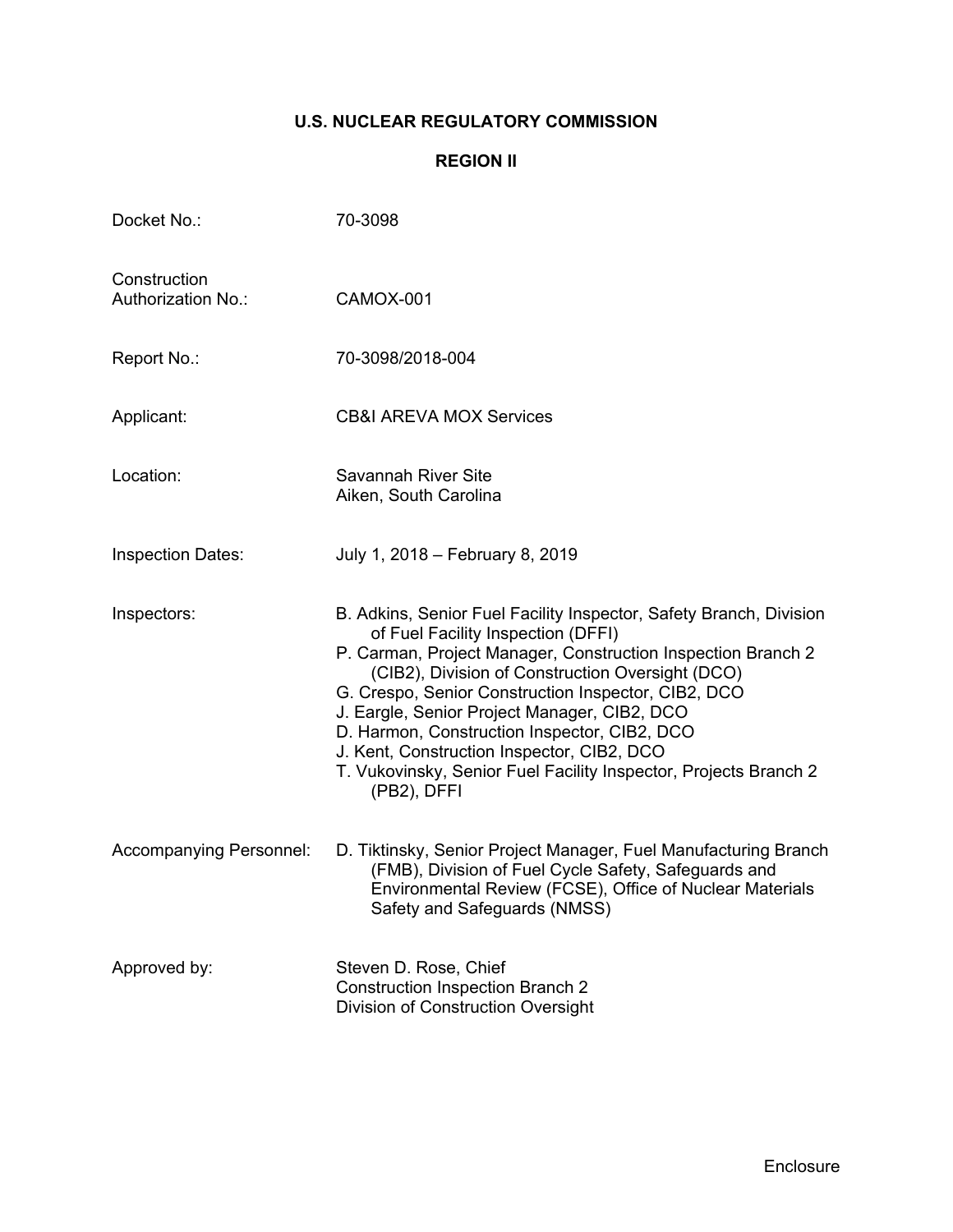### **EXECUTIVE SUMMARY**

#### CB&I AREVA MOX Services (MOX Services) Mixed Oxide (MOX) Fuel Fabrication Facility (MFFF) NRC Inspection Report (IR) Number (No.) 70-3098/2018-004

The scope of the inspections encompassed a review of various MFFF activities related to quality level (QL)-1 (safety-related) construction for conformance to U.S. Nuclear Regulatory Commission (NRC) regulations, the Construction Authorization Request (CAR), the MOX Project Quality Assurance Plan (MPQAP), applicable sections of the License Application (LA) and applicable industry codes and standards. This inspection included, as applicable, the following inspection attributes: 10 CFR 21 – construction; control of materials, equipment, and services; fabrication; installation; procurement; test control; quality assurance (QA) interfaces; and vendor oversight / inspection.

The following principal systems, structures and components (PSSCs) are discussed in this inspection report:

- PSSC-005, C3 Confinement System
- PSSC-009, Criticality Controls
- PSSC-034, MFFF Tornado Dampers
- PSSC-036, MOX Fuel Fabrication Building Structure
- PSSC-041, Process Cells

By letter dated November 1, 2018 (Agencywide Documents Access and Management System [ADAMS] Accession Number ML18305A356), the NRC was notified that as of October 12, 2018 that MOX Services ceased NRC regulated construction activities on the MFFF. By letter dated February 8, 2019 (ADAMS Accession Number ML18324A665), the NRC issued Revision 5 of the CA, which terminated NRC regulated activities at the MFFF. At this time, the NRC ended inspection and oversight of the MFFF project. This report is the final inspection report for MOX Services.

### **Routine Resident Inspections**

The inspectors routinely reviewed the applicant's weekly construction status package, reviewed the status of work packages maintained at various work sites, conducted daily tours of work and material storage areas, observed installation of mechanical equipment, and reviewed various corrective action documents to assess the adequacy of the MOX Services' corrective action program. The detailed inspection activities identified two non-cited violations (NCVs): NCV 70- 3098/2018-004-01, Failure to Ensure Penetration Plate Bolting Was Inspected to Meet Design Requirements, and NCV 70-3098/2018-004-02, Failure to Perform Manufactures Maintenance Instructions. (Section 2)

### **PSSC Inspections**

#### PSSC-005, C3 Confinement System

The inspectors performed an inspection of the factory acceptance test for the high depressurization exhaust (HDE) variable frequency drives (VFDs) (HDE\*VFD0001A and HDE\*VFD0001B) to determine if MOX Services provided adequate oversight of their suppliers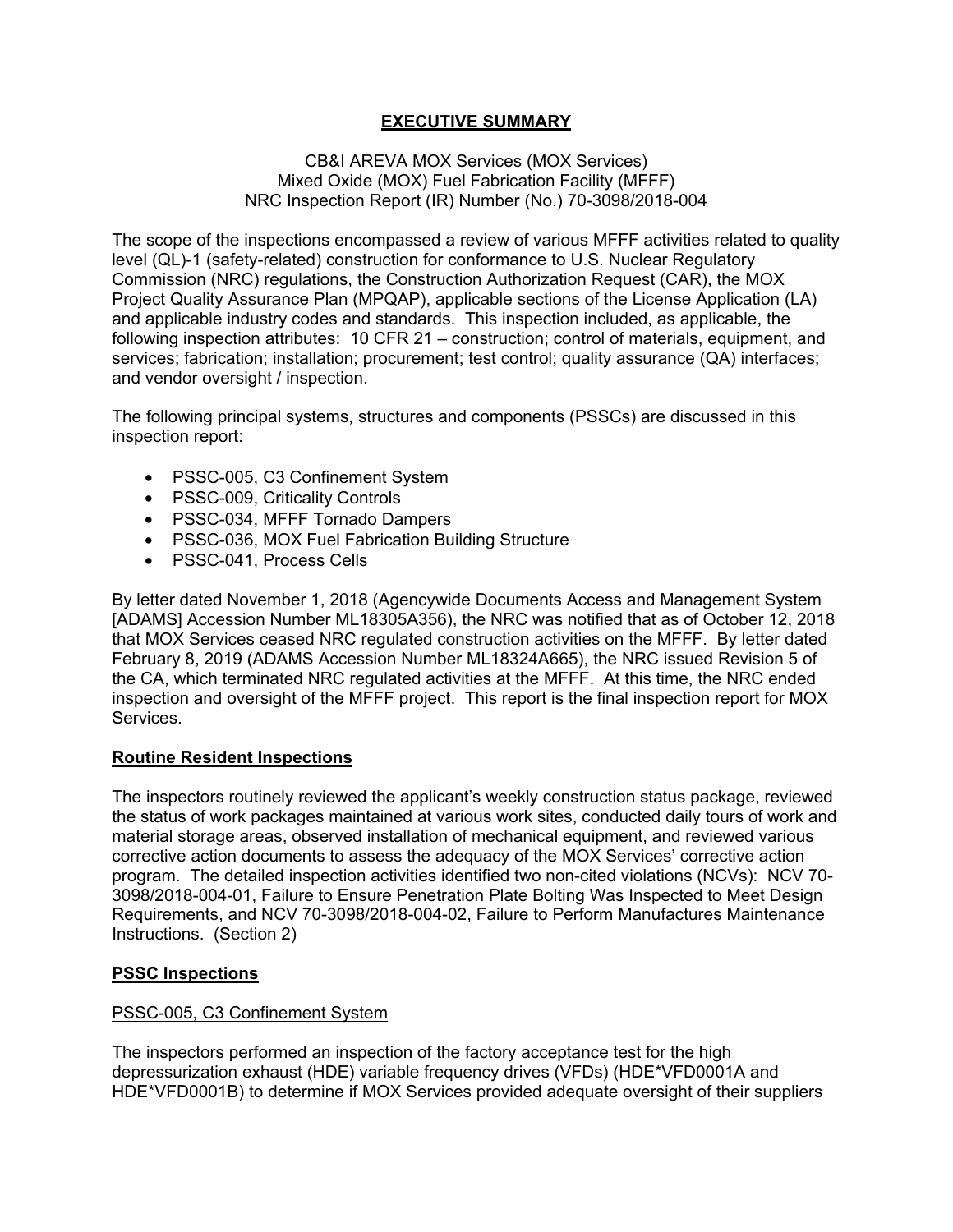and subcontractors in accordance with the MPQAP; and to determine if the VFDs were procured and tested in accordance with MOX specifications, purchase orders, and MPQAP requirements. No violations of more than minor significance were identified. (Section 3.a)

### PSSC-009, Criticality Controls

The inspectors reviewed documents associated with demister KPA-DMST8000, performed a field walk down, and took independent measurements to determine if critical dimensions met design and licensing basis requirements and was installed within analyzed distances from structural concrete walls and other equipment. No violations of more than minor significance were identified. (Section 3.b)

#### PSSC-034, MFFF Tornado Dampers

The inspectors reviewed the procurement specification for the design, fabrication, inspection, test and delivery of tornado dampers for use in the MFFF. The purpose of the review was to ensure that MOX Services adequately specified the applicable technical and quality assurance requirements as committed to in the design bases section of the Integrated Safety Analysis (ISA) Summary. No violations of more than minor significance were identified. (Section 3.c)

#### PSSC-036, MOX Fuel Fabrication Building Structure

The inspectors observed concrete batching activities for a new heating, ventilation, and air conditioning (HVAC) supply air (HSA) wall penetration in room B-398 of the MOX processing building (BMP), and concrete batching and placement activities for two sections of the roof slab in Room C-234 of the aqueous polishing building (BAP). No violations of more than minor significance were identified. (Section 3.d)

### PSSC-041, Process Cells

The inspectors observed construction activities and reviewed records related to quality control (QC) inspections of welds performed on oxalic mother liquors recovery (KCD) drip tray KCD-Drip 7900 to verify construction activities were conducted in accordance with project procedures. No violations of more than minor significance were identified. (Section 3.e)

#### **Programmatic Inspections**

### 10 CFR 70.72 Facility Changes and Change Process

The inspectors evaluated the implementation of MOX Services' change processes for the LA and the ISA Summary as defined in the LA. The summary of facility changes was provided in a letter to NRC dated January, 22 2018, and consisted of facility changes made in calendar year 2017. The inspectors reviewed the current facility change and change control program and a sampling of the changes and applicability determination forms (ADF). No violations of more than minor significance were identified. (Section 4.a)

### 10 CFR Part 21, Inspection-Facility Construction

The inspectors evaluated several 10 CFR Part 21, "Reporting of Defects and Noncompliance," evaluations completed by the applicant against the quality assurance program to determine whether the applicant's procedures and program activities effectively implement the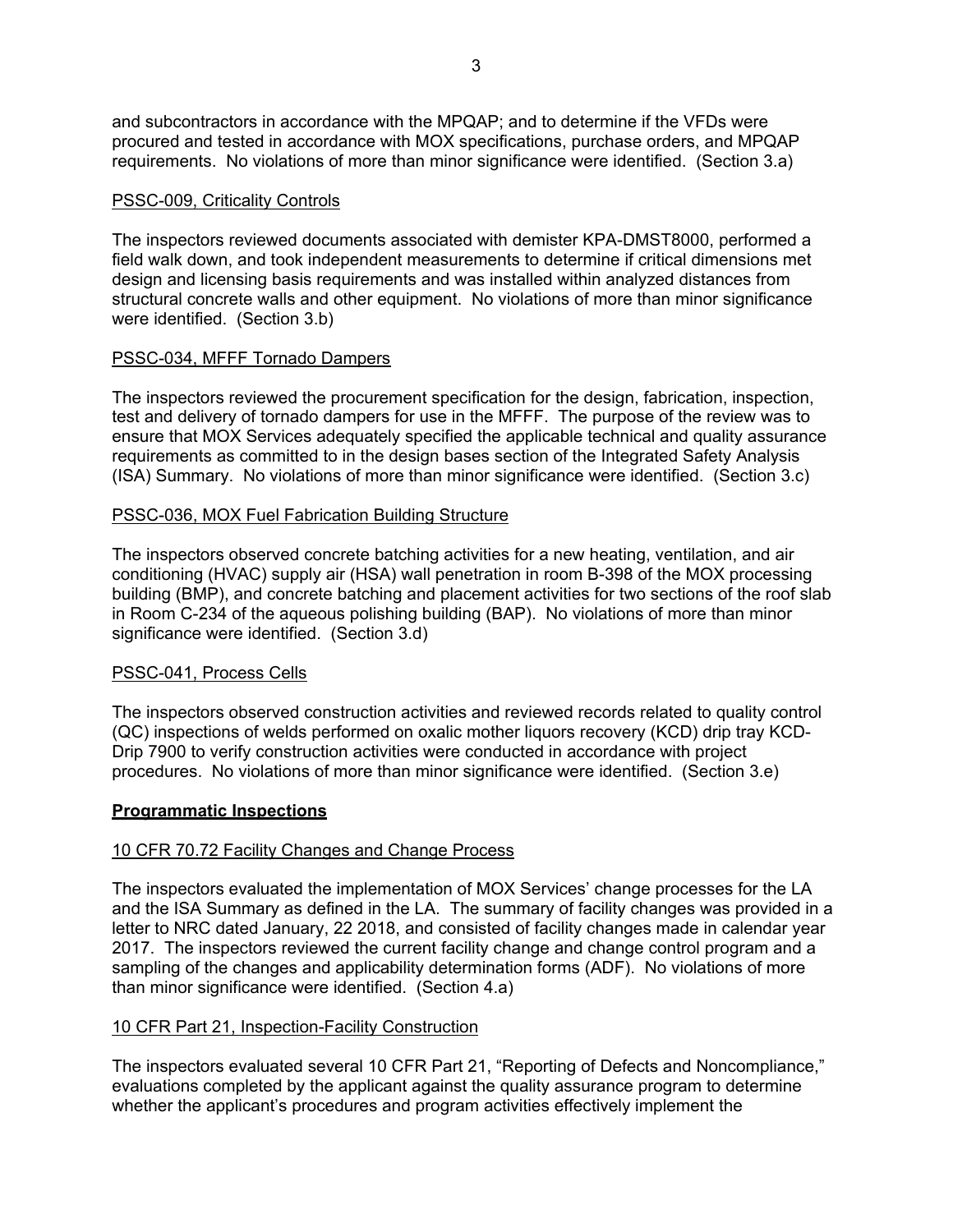requirements of 10 CFR Part 21. No violations of more than minor significance were identified. (Section 4.b.(1))

#### Quality Assurance: Inspection, Test Control, and Control of Measuring and Test Equipment

The inspectors reviewed project procedure PP3-15, "Control of Measuring & Test Equipment," Revision 8, interviewed the technical program manager for the measuring and test equipment (M&TE) program, and performed direct inspection of M&TE in the field and in the M&TE control area. The inspectors conducted these activities to verify that the applicant established controls for tools, instruments, gauges, and other M&TE used for quality-affecting activities; and to verify that M&TE is controlled, calibrated (at specified periods), and adjusted to maintain accuracy within necessary limits in accordance with the MPQAP. No violations of more than minor significance were identified. (Section 4.b.(2))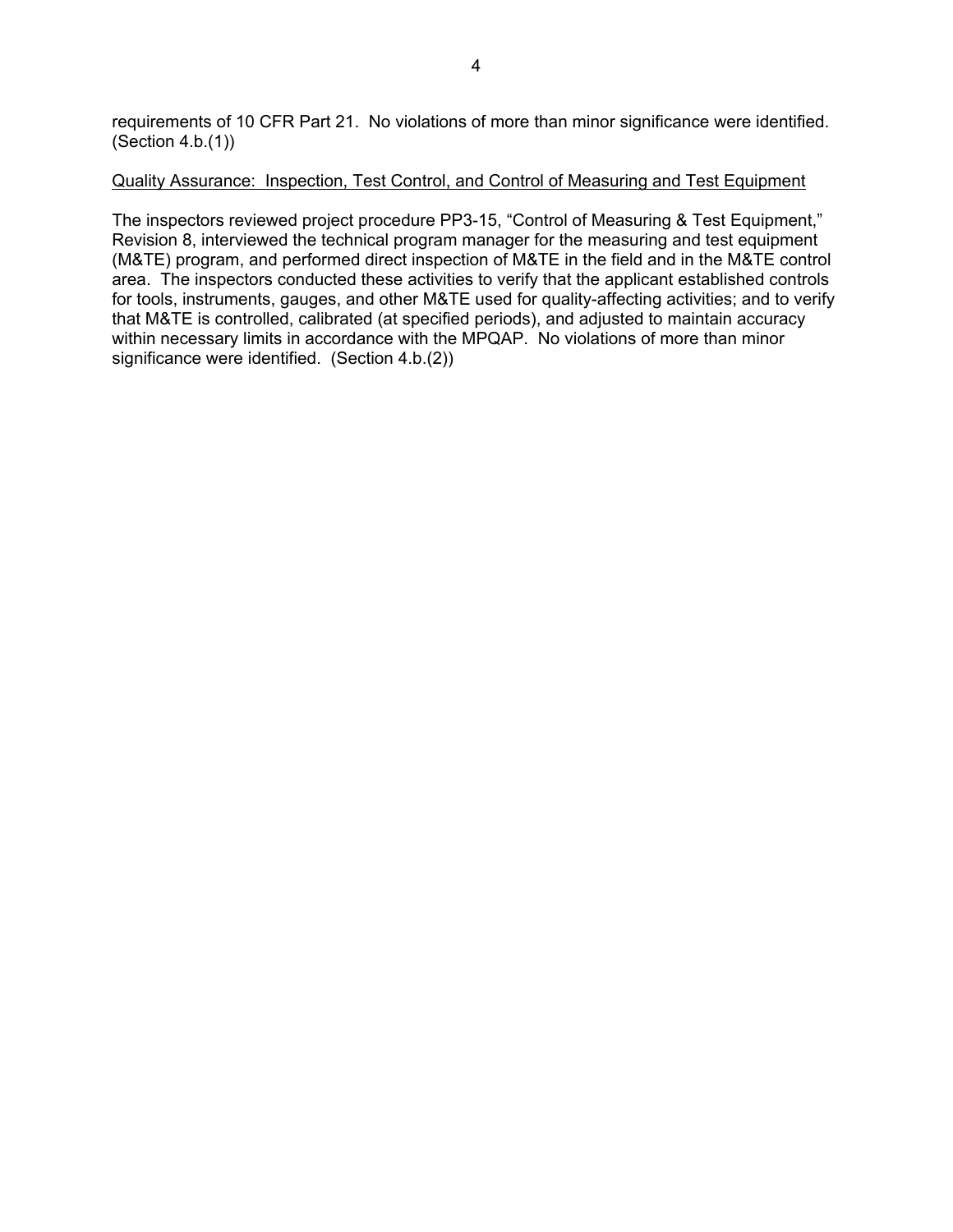### **REPORT DETAILS**

### **1. Summary of Facility Status**

During the inspection period, the applicant (CB&I AREVA MOX Services (MOX Services)) performed construction activities of principal systems, structures and components (PSSCs). Other construction activities included staging of process piping and installation of supports in the aqueous polishing area (BAP); installation of process piping in the BAP; installation of ventilation system ductwork and supports in the BAP and MOX processing area (BMP); installation of fire dampers in the BAP and BMP; installation of various gloveboxes in the BAP and BMP; and concrete placement in the BAP and BMP. The applicant continued to receive, store, assemble, and test glove boxes and process equipment at the process assembly facility (PAF). By letter dated November 1, 2018 (Agencywide Documents Access and Management System [ADAMS] Accession Number ML18305A356), the NRC was notified that as of October 12, 2018 that MOX Services ceased NRC regulated construction activities on the MFFF. By letter dated February 8, 2019 (ADAMS Accession Number ML18324A665), the NRC issued Revision 5 of the CA, which terminated NRC regulated activities at the MFFF. At this time, the NRC ended inspection and oversight of the MFFF project.

#### **2. Routine Resident Inspection Activities**

a. Inspection Procedure (IP) 88130, Construction: Resident Inspection Program for On-Site Construction Activities at the Mixed Oxide Fuel Fabrication Facility

#### (1) Scope and Observations

The inspectors reviewed the applicant's construction weekly status meeting notes. The inspectors held discussions with MOX Services design engineers, field engineers, quality assurance (QA) and quality control (QC) personnel, and subcontractor construction personnel in order to maintain current knowledge of construction activities and any problems or concerns.

The inspectors reviewed the status of work packages (WPs) maintained at various work sites. The inspectors reviewed various corrective action documents. The review included non-conformance reports (NCRs) and condition reports (CRs). The inspectors routinely performed tours of the MOX Fuel Fabrication Facility (MFFF) work areas to observe ongoing work activities and communications.

The inspectors performed a routine inspection of the Level "A" Storage area at the Process Assemble Facility (PAF) to determine if the licensee was meeting the requirements of Project Procedure PP10-38, "Storage and Control of Material," and PP12-40, "Preventive Maintenance of In-Storage or Installed Equipment During the Construction Phase." The inspectors reviewed monthly logs to verify that temperature and humidity readings were within the specified acceptance criteria for Level "A" Storage. The inspectors reviewed storage areas to determine if they were access controlled as required by PP10-38 and Subpart 2.2 of American Society of Mechanical Engineers (ASME) NQA-1. The inspectors reviewed records to verify that the temperature and humidity instrumentation was properly calibrated to standards traceable to the National Institute of Standards and Technology (NIST). The inspectors reviewed records to verify that monthly compliance inspections were performed as required by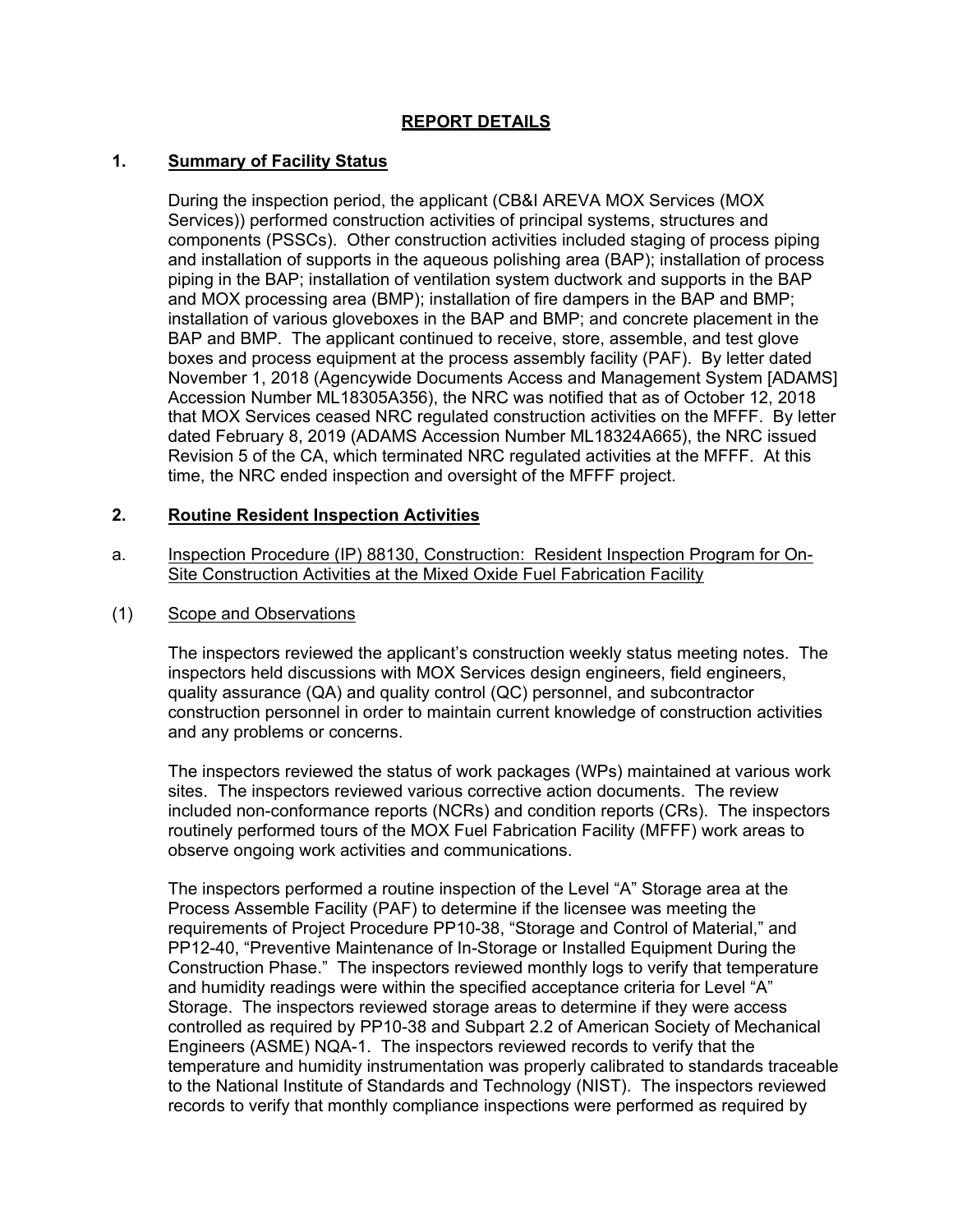PP10-38. The inspectors reviewed records to verify that the licensee conducts evaluations to assess the impact of non-conforming environmental conditions on Level "A" storage items.

#### (2) Conclusions

Introduction: The NRC identified a severity level (SL) IV non-cited violation (NCV) for the applicant's failure to ensure that penetration plate bolting was snug tightened per the design drawings, and failure to ensure that work performed subsequent to final inspection contained direction to ensure bolting was snug tightened per design drawings and the MPQAP-2017-0001, "MOX Project Quality Assurance Plan," Revision 17 (MPQAP).

Description: The inspectors performed a walk down of the active gallery in the BAP, and noted that some bolts on penetration plates were loose and or missing. These penetration plates are stay in place forms that contain the concrete which will be poured between the walls. These penetration plates are used where piping penetrates the walls, and are quality level (QL)-1 items relied on for safety (IROFS) in part because of their seismic functions.

The inspectors and the applicant identified that there were approximately 37 penetration plates that had been signed off by QC personnel. The work packages associated with these plates indicated that during the final verification of penetration plate installation, the QC inspector, craft installer, and construction engineer verified that the final installation of penetration plates was in accordance with the design drawings and applicable design documents. The inspectors noted that the drawings associated with these penetration plates contained notes that directed tie rods to be snug tightened. Per procedure PP11-6, "Installation Of Structural And Miscellaneous Steel," Revision 3: "The snug-tightened condition is the tightness that is attained with a few impacts of an impact wrench or the full effort of an ironworker using an ordinary spud wrench to bring the connected plies into firm contact."

The inspectors and the applicant inspected all 37 penetration plates that were identified as QC signed off and found that eight of them had loose hex nuts (could be freely turned by hand) and one of them was missing a hex nut completely. Subsequently, the applicant initiated CR 10888-MOX-CR-18-272. During the time of the inspection, the applicant was performing an extent of condition and evaluating appropriate corrective actions. It should be noted that CR 10888-MOX-CR-18-059, "Potential Trend On Bolting," was in process during the inspection period to address bolting issues identified in National Nuclear Security Administration (NNSA) assessment number MOX-AR-0146. Through interviews with the applicant, it was determined that the loose bolting was a result of a combination of individuals not understanding the direction of the work package to verify the requirements contained in the drawings, and work performed on the penetration plates after final verification without a work step to return the bolts to the specified condition.

Analysis: Using the guidance contained in Inspection Manual Chapter 0613 "Power Reactor Construction Inspection Reports," dated 10/01/2018, the inspectors determined that the applicant's failure to ensure that penetration plate bolting was snug tightened per the design drawings, and failure to ensure that work performed subsequent to final inspection contained direction to ensure bolting was snug tightened per design drawings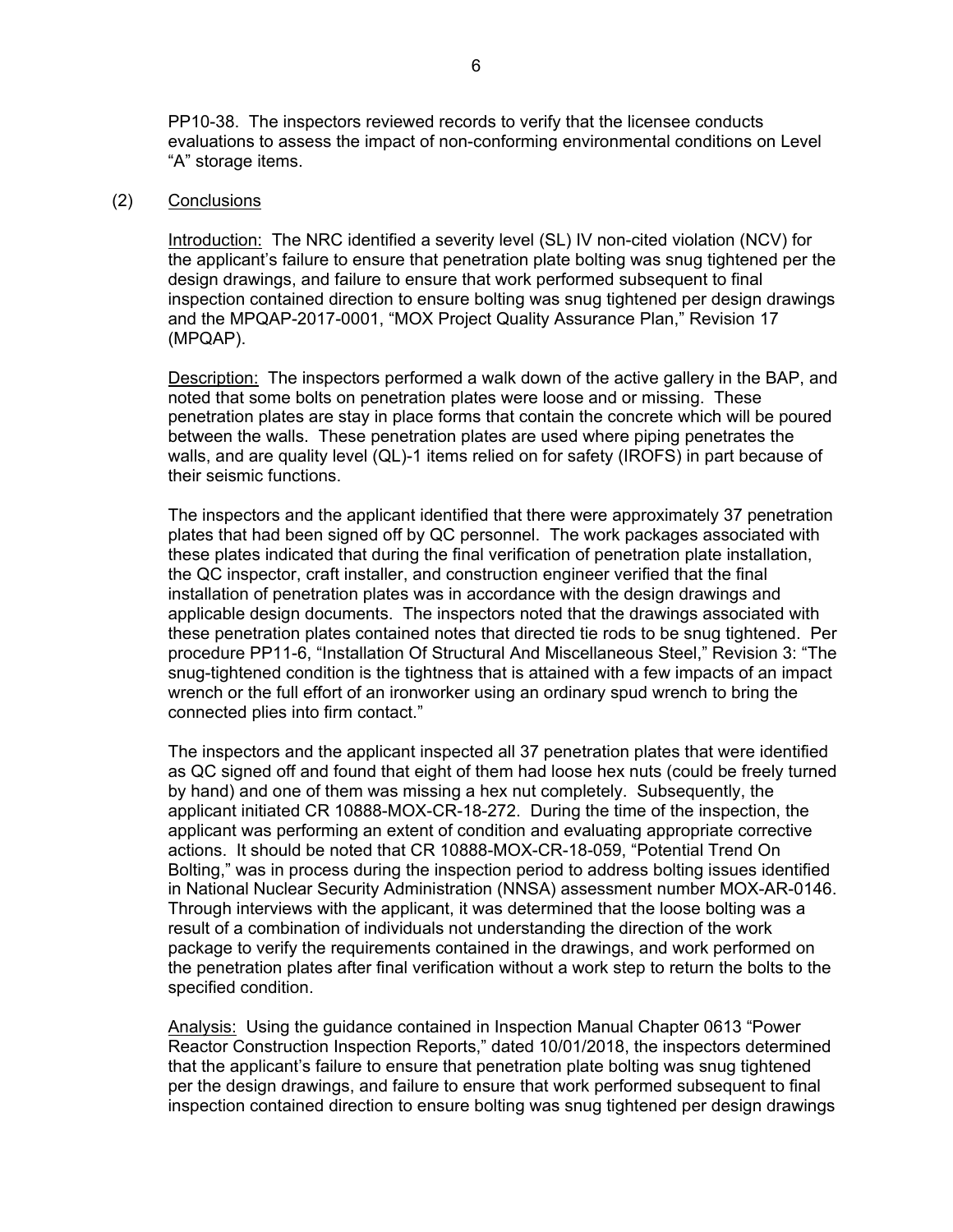and the MPQAP was a more than minor finding. Specifically, the deficiency represented a substantive failure to establish or implement a quality oversight function. This finding was determined to be a SL IV violation using Section 6.5, "Facility Construction (10 CFR Parts 50 and 52 Licensees and Fuel Cycle Facilities)" of the NRC Enforcement Policy, dated 05/15/2018, because the applicant failed to implement QA processes or procedures as required by the MPQAP. The finding was determined to have very low safety significance because as of the inspection, the penetration plates had not been backfilled with concrete, which could represent an additional opportunity to properly tighten the bolts.

Enforcement: MPQAP, section 10.2.6, "Final Inspection," requires, in part, that: "A. Finished items shall be inspected for completeness, markings, calibration, adjustments, protection from damage or other characteristics as required in order to verify the quality and conformance of the item to specified requirements," and "D. Modifications, repairs, or replacement of items performed subsequent to final inspection shall require reinspection or retest, as appropriate, to verify acceptability."

Contrary to the above, since 02/11/2015, the applicant failed to verify finished items be inspected to the specified requirements, and failed to ensure that modifications performed subsequent to final inspection be re-inspected to verify acceptability. Specifically, the applicant failed to ensure that penetration plate bolting was snug tightened per the design drawings, and failed to ensure that work performed subsequent to final QC inspection contained direction to ensure bolting was snug tightened per design drawings. This finding was determined to be a SL IV violation using Section 6.5 of the NRC Enforcement Policy. This violation is being treated as an NCV, consistent with Section 2.3.2 of the NRC Enforcement Policy. The violation was entered in the applicant's corrective action program as CR 10888-MOX-CR-18-272, and the applicant was evaluating appropriate corrective actions during the time of the inspection. (NCV 70-3098/2018-004-01, Failure to Ensure Penetration Plate Bolting Was Inspected To Meet Design Requirements)

Introduction: The NRC identified an SL IV NCV for the applicant's failure to perform all maintenance requirements specified by the manufacturer's instructions as required by the MPQAP-2016-0001, "MOX Project Quality Assurance Plan," Revision 16. Specifically, the applicant's procedure PP10-38, "Storage And Control Of Material," Revision 2, incorrectly allowed these instructions to be evaluated and specified by engineering, in addition to the applicant not following these instructions for equipment in layup and storage.

**Description:** The inspectors evaluated the layup and storage of equipment in various storage locations at the facility. The inspectors reviewed the procedural requirements for the equipment and noted that procedure PP10-38 allowed the applicant to evaluate and specify the maintenance requirements specified in vendor documents. The inspectors noted that this was contrary to the guidance from NQA-1-1994 / NQA-1- 1995a, **"**Quality Assurance Requirements for Nuclear Facility Applications, Part I, Basic Requirements and Supplementary Requirements for Nuclear Facilities," which was specified by the applicant's MPQAP. The inspectors questioned the procedural guidance along with attempting to verify that manufacturer's guidance was being followed for equipment stored onsite. Subsequently, the applicant initiated CR 10888- MOX-CR-17-289 to capture the inspector's concerns and perform an extent of condition.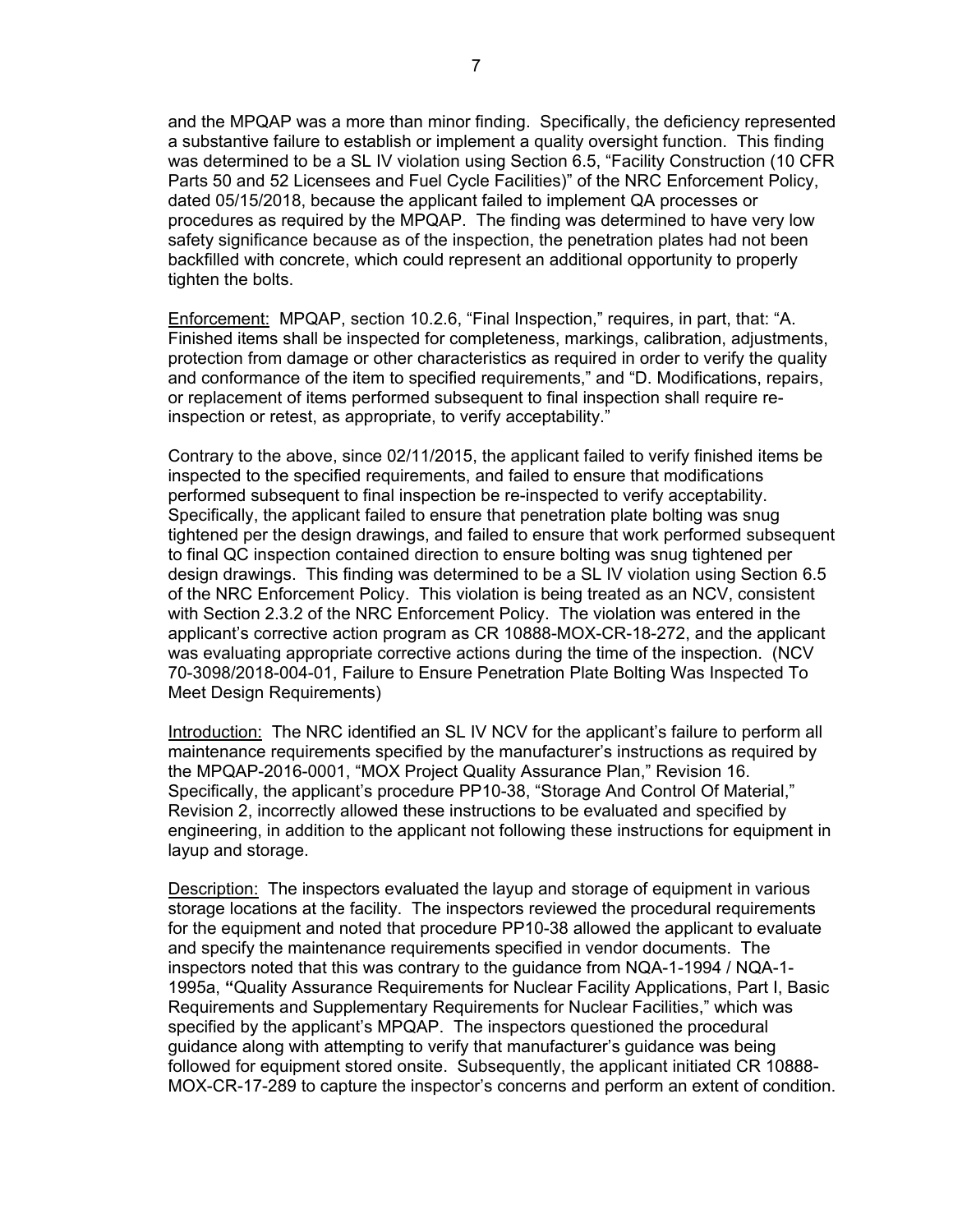The extent of condition documented a failure to perform all the manufacturer's specified instructions on numerous QL-1 equipment, such as, fans, motors, valves, and dampers.

The inspectors noted that as part of the corrective actions, the applicant applied for an amendment to the MPQAP, which was subsequently approved by the NRC, to add, in part:

- Section 6.4.2, Subparagraph (h): MOX Project will follow either vendor recommendations for preventive maintenance, an engineering evaluation, or engineering requirements documents delineating appropriate maintenance requirements, for items in storage. Engineering evaluations and engineering requirements documents will consider vendor recommendations.
- Section 6.5: During a period of layup after release of an item from storage, vendor recommendations for preventive maintenance, or an engineering evaluation or an engineering requirements document delineating appropriate maintenance requirements will be followed. Engineering evaluations and engineering requirements documents will consider vendor recommendations.

Analysis: Using the guidance contained in Inspection Manual Chapter 0613 "Power Reactor Construction Inspection Reports," dated 10/01/2018, the inspectors determined that the applicant's failure to perform all maintenance requirements specified by the manufacturer's instructions as required by the MPQAP was a more than minor finding. Specifically, the deficiency represented a substantive failure to establish or implement an adequate program. This finding was determined to be a SL IV violation using Section 6.5, "Facility Construction (10 CFR Parts 50 and 52 Licensees and Fuel Cycle Facilities)," of the NRC Enforcement Policy, dated 05/15/2018, because the applicant failed to meet regulatory requirements specified in their MPQAP that have more than minor safety significance. The finding was determined to have very low safety significance because the applicant applied for an amendment to the MPQAP, which was approved by the NRC, allowing the applicant to perform engineering evaluations when determining appropriate maintenance requirements for items in storage.

Enforcement: MPQAP, Attachment A, "Commitment To Quality Assurance Standards," states, in part, that The MPQAP will follow NQA-1-1994 / NQA-1-1995a, "Quality Assurance Requirements for Nuclear Facility Applications," Part II, "Quality Assurance Requirements for Nuclear Facility Applications," Subpart 2.2, "Quality Assurance Requirements for Packaging, Shipping, Receiving, Storage, and Handling of Items for Nuclear Power Plants," with the exception of Sections 4.5.2 and 4.5.3. NQA-1-1994 / NQA-1-1995a, Part II, Section 6.4.2, "Care of Items," states, in part, that "h) Other maintenance requirements specified by the manufacturer's instructions for the item shall be performed."

Contrary to the above, since 08/23/2011, the applicant had failed to perform all maintenance requirements specified by the manufacturer's instructions. This finding was determined to be a SL IV violation using Section 6.5 of the NRC Enforcement Policy. This violation is being treated as an NCV, consistent with Section 2.3.2 of the NRC Enforcement Policy. The violation was entered in the applicant's corrective action program as CR 10888-MOX-CR-17-289, and the applicant has implemented corrective actions to ensure that maintenance requirements specified by the manufacturer's instructions are evaluated and implemented appropriately. (NCV 70-3098/2018-004-02, Failure to Perform Manufacturers Maintenance Instructions)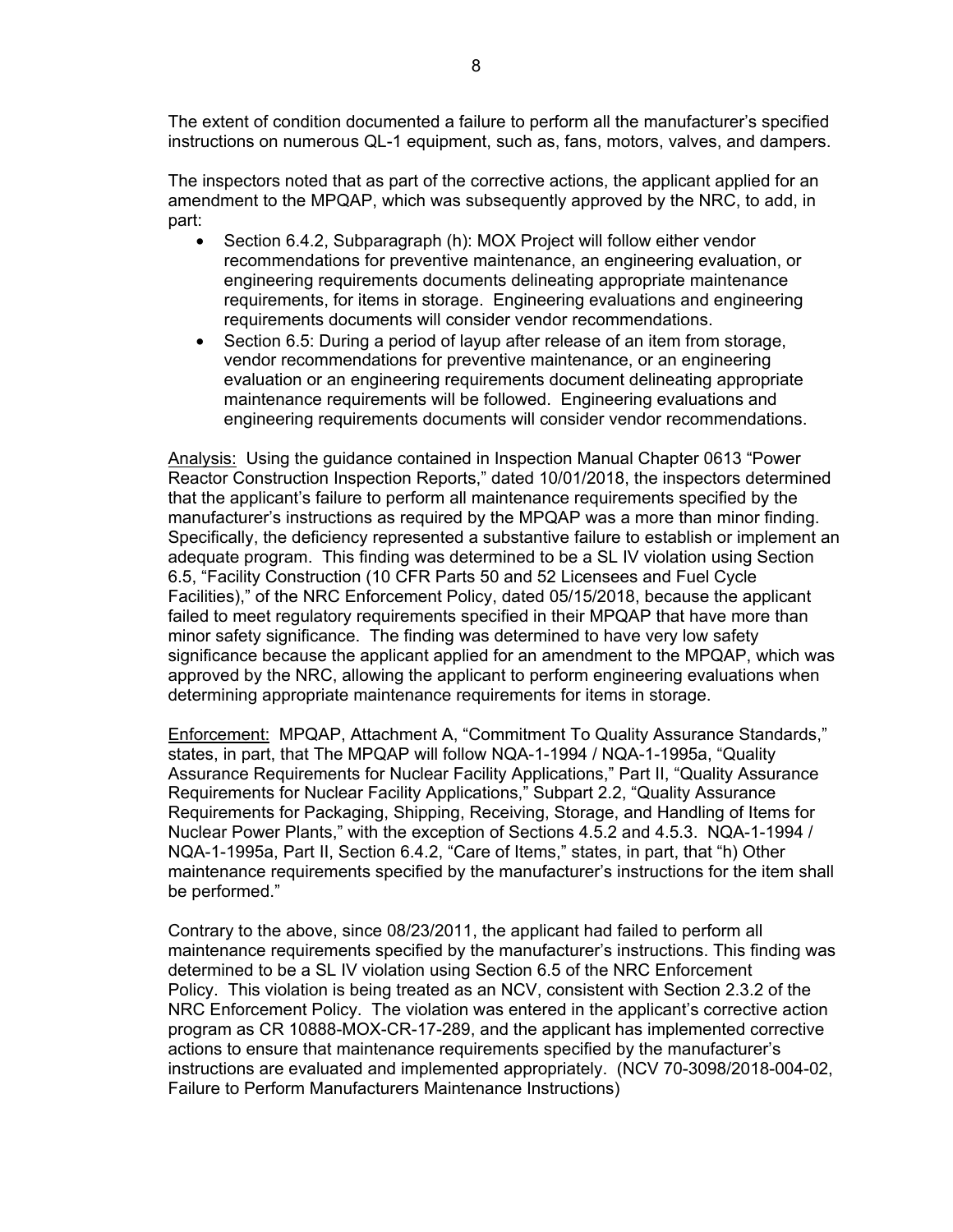#### **3. PSSC Inspections**

#### a. PSSC-005, C3 Confinement System

#### (1) Scope and Observations

The inspectors observed construction activities related to PSSC-005, C3 Confinement System, as described in Table 5.6-1 of the MFFF Construction Authorization Request (CAR). The inspection attributes observed were control of materials, equipment, and services; procurement; test control; and vendor oversight / inspection.

The inspectors performed an inspection of the factory acceptance test for the high depressurization exhaust (HDE) variable frequency drives (VFDs) (HDE\*VFD0001A and HDE\*VFD0001B). MOX Services procured the VFDs from their vendor, SSM Industries (SSMI), who used a subcontractor, Yaskawa, to perform the factory acceptance testing. The inspection was performed to determine if MOX Services provided adequate oversight of their suppliers and subcontractors in accordance with the MPQAP, and to determine if the VFDs were procured and tested in accordance with MOX specifications, purchase orders, and MPQAP requirements.

The inspectors reviewed a sample of audit reports of SSMI performed by MOX Services to determine if audits were performed within the required periodicity of MOX project procedures. The inspectors reviewed the audit reports to determine if the audit was appropriate for the scope of work and included an assessment of the supplier's implementation of applicable regulations, codes and standards, and MOX Services' procedures in accordance with project procedures.

The inspectors reviewed SSMI's commercial grade survey to determine if Yaskawa's QA implementing procedures received the appropriate level of managerial review and covered applicable portions of the MPQAP. The inspectors reviewed SSMI's material dedication plan to determine if critical characteristic identified in MOX's specification were incorporated into the dedication plan and if the dedication plan was appropriate for commercial dedication of a basic component in accordance with the MPQAP and 10 CFR Part 21. The inspectors reviewed the critical characteristics checklist to determine if critical characteristics reports such as structural material, seismic qualification, frequency response, and voltage response were performed or reviewed during the factory acceptance test and documented in accordance with the material dedication plan.

The inspectors observed testing, reviewed test procedures, and reviewed test results to determine if the VFDs met safety function requirements in accordance with the VFD specification, License Application (LA), and Institute of Electrical and Electronics Engineers (IEEE) standards. Specifically, the inspectors observed testing and reviewed reports to determine if the VFDs had the appropriate ratings and operating characteristics such as voltage ratings, capacity ratings, step controls for required motor speeds, maximum harmonic distortion content, and surge protection in accordance with design documents, the VFD specification, and IEEE standards. The inspectors observed testing to determine if test controls such as wiring verifications, power checks, and torque requirements were performed in accordance with the test procedure.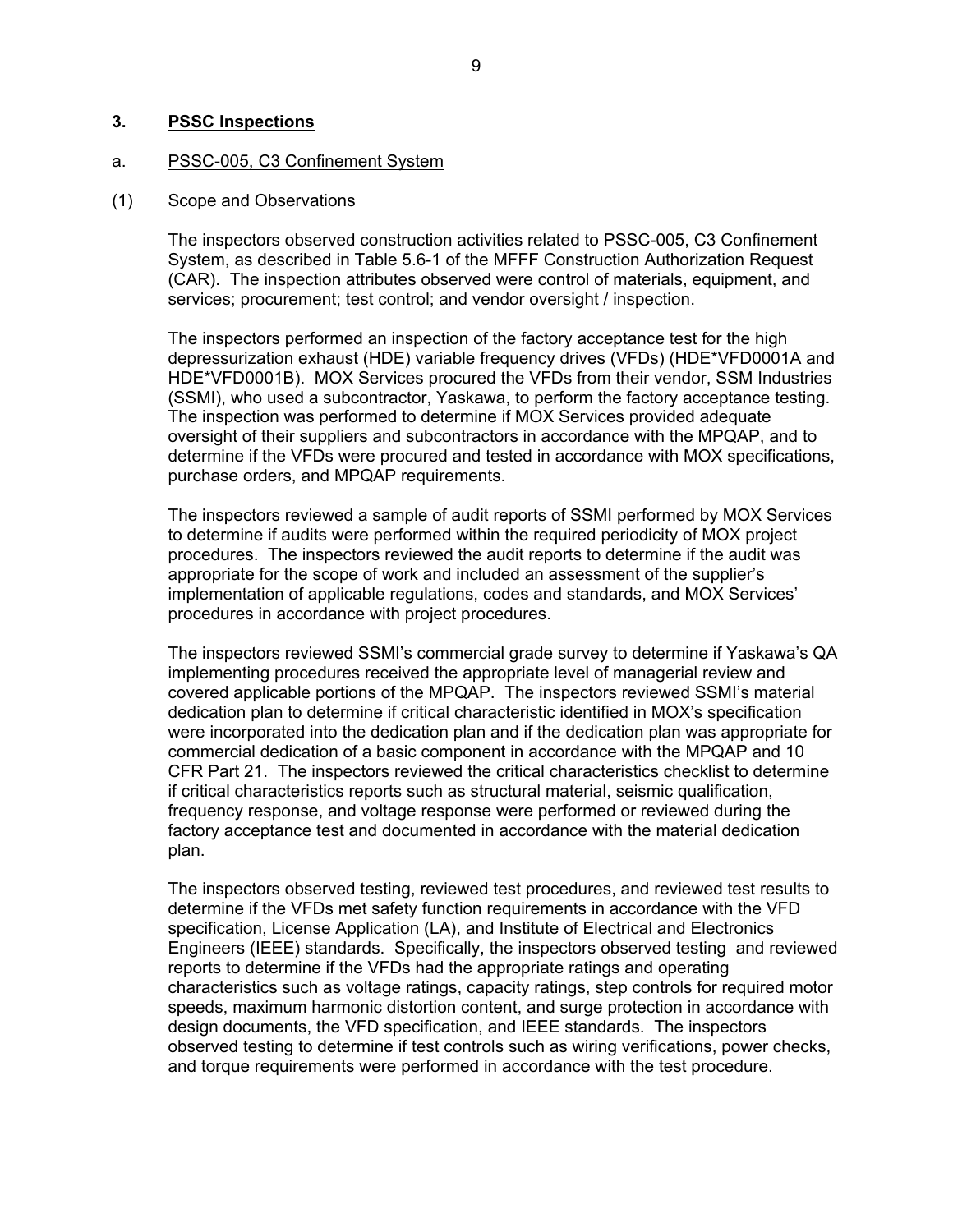The inspectors reviewed a sample of measuring and test equipment (M&TE) and calibration records to determine if M&TE used for testing was properly identified, traceable, and calibrated in accordance with the MPQAP. The inspectors reviewed a sample of training and qualification records to determine if the experience, proficiency, training, and testing of personnel performing and supervising testing was appropriate for the scope of the tests being performed.

(2) Conclusions

No violations of more than minor significance were identified.

#### b. PSSC-009, Criticality Controls

(1) Scope and Observations

The inspectors observed construction activities related to PSSC-009, Criticality Controls, as described in Table 5.6-1 of the MFFF CAR. The inspection attributes observed were fabrication, installation, and QA interfaces

The inspectors reviewed documents associated with demister KPA-DMST8000 to determine if critical dimensions met design and licensing basis requirements. The inspectors reviewed the applicant's subcritical evaluation forms, vendor drawings, criticality analyses, and non-conformance reports to determine the critical dimensions. The work package was reviewed to determine that work steps were followed to install the demister according to the drawings and specifications. The receipt inspection report was reviewed to determine if the slab thickness of the demister was within the allowable maximum thickness specified. The inspectors then performed a field walk down and took independent measurements to ensure that the demister was installed within analyzed distances from structural concrete walls and other equipment.

(2) Conclusions

No violations of more than minor significance were identified.

- c. PSSC-034, MFFF Tornado Dampers
- (1) Scope and Observations

The inspectors reviewed construction activities related to PSSC-034, MFFF Tornado Dampers, as described in Table 5.6-1 of the MFFF CAR. The inspection attribute observed was procurement.

The inspectors reviewed DCS01-QGA-DS-SPE-V-15912-4, "Procurement Specification for Tornado Dampers," to determine if MOX Services adequately implemented the necessary procurement controls to protect IROFS ventilation systems and facility structures (i.e., walls and doors) from the differential pressure of a tornado.

The inspectors reviewed the procurement specification to verify that ASME AG-1, "Code on Nuclear Air and Gas Treatment," was specified as the code of record for the design and fabrication of tornado dampers as stated in Section 5.3.8.3.1 of the integrated safety analysis (ISA) summary. The inspectors reviewed the specification to determine if it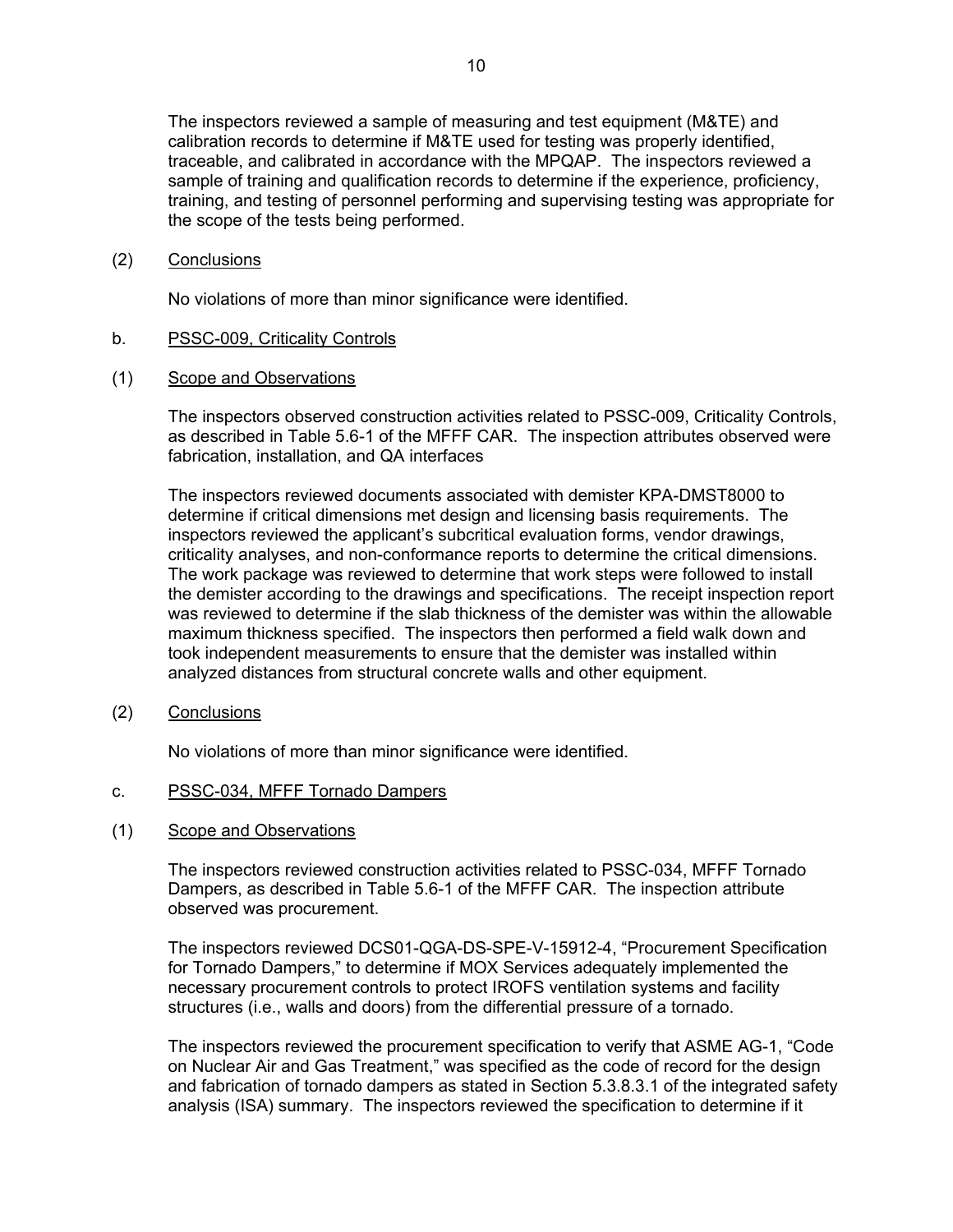contained specific requirements for special processes such as welding and nondestructive examination (NDE) in accordance with code requirements. Specifically, the inspectors reviewed the specification to determine if welding was required to meet the requirements of ASME AG-1, Section AA-6000 and weld inspection and testing was required to meet the requirements of ASME AG-1, Section AA-6630, with the exception that only Level II or Level III NDE personnel are allowed. The inspectors reviewed the specification to verify that it included the necessary requirements for functional testing, seismic design and testing, shipping, handling and storage, marking and labeling, and nuclear quality assurance.

The inspectors reviewed vendor submittals and records to determine if the vendor complied with the requirements of the procurement specification. Specifically, the inspectors reviewed the certificate of conformance to determine if the dampers were constructed in accordance with the code of record and procurement specification. The inspectors reviewed welding records such as weld travelers, welder qualifications, and welding procedures to determine if the welding met the requirements of ASME AG-1. The inspectors reviewed fabrication drawings and equipment datasheets to determine if the dampers met the general functional requirements listed in Section 2.1 of the procurement specification. Specifically, the inspectors reviewed records for tornado dampers HVG\*DMPT0603 and HVC\*DMPT0607A. Examples of functional requirements that were reviewed include duty service (heavy), air flow ratings, temperature and pressure ratings, leakage rates, actuation type (self), pressure drop ratings, and closure set-points. The inspectors reviewed performance test records to verify that the testing met the requirements of Air Movement and Control Association (AMCA) 500-1989, "Test Method for Louvers Dampers and Shutters." The inspectors reviewed the seismic certificate of compliance to verity that the equipment furnished was capable of performing its intended safety function for the specified seismic requirements. The inspectors reviewed NCR and submittal records to verify that MOX Services provided adequate vendor oversight and approval of submittals during fabrication. The inspectors reviewed the vendor's procedure governing commercial grade dedication to ensure that the procedure met the requirements of the MPQAP and 10 CFR Part 21, "Reporting of Defects and Noncompliance."

(2) Conclusions

No violations of more than minor significance were identified.

#### d. PSSC-036, MOX Fuel Fabrication Building Structure

(1) Scope and Observations

The inspectors observed construction activities related to PSSC-036, MOX Fuel Fabrication Building Structure, as described in Table 5.6-1 of the MFFF CAR. The inspection attributes observed were installation and procurement.

#### Room B-398 Installation Attribute

The inspectors observed concrete batching operations in support of a new wall penetration (B-398-N01-HOO) in room B-398 of the BMP. Specifically, the inspectors observed batch plant start-up and operations including loading of base materials such as sand and coarse aggregate, input of mix design MC400/R3 into the software control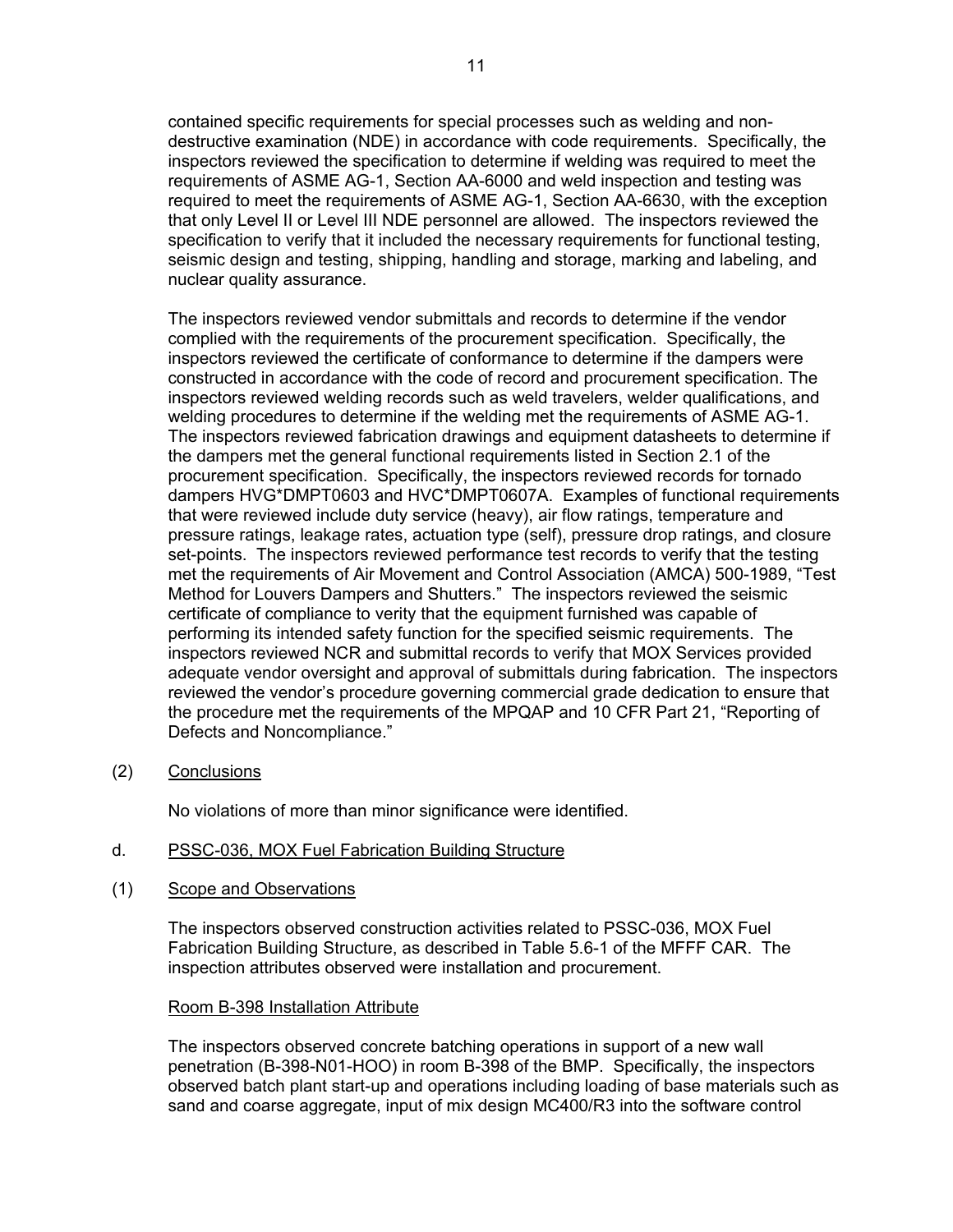system, drum mixing operations, and loading of concrete mixer trucks to verify compliance with MOX project procedures and specifications. The inspectors observed concrete testing activities performed by the independent test lab (ITL) to ensure compliance with MOX project specifications and American Concrete Institute (ACI) codes and standards. Specifically, the inspectors observed testing for slump, air content, temperature, and aggregate moisture. The inspectors observed activities of the ITL technician to verify concrete break test cylinders were prepared in accordance with American Society for Testing of Materials (ASTM) C31. The inspectors reviewed records to verify that the coarse aggregate met the gradation requirements specified in ASTM C33. The inspectors reviewed records to ensure that the scale used to weigh coarse aggregate was properly calibrated. The inspectors reviewed certified material test reports (CMTRs) for the cement and fly ash to ensure that the materials met the requirements of ASTM C-150, and ASTM C-618, respectively.

#### Room C-234 Installation Attribute

The inspectors observed construction activities and reviewed documents related to the concrete slab pour of the roof of room C-234 of the BAP. The inspectors observed activities at the concrete batch plant and performed inspections of pre- and in process pour activities to verify construction activities were conducted in accordance with project procedures and applicable codes and standards.

The inspectors observed concrete testing activities at the batch plant performed by the ITL to ensure compliance with MOX project specifications and ACI codes and standards. Specifically, the inspectors observed testing for slump, air content, temperature, and aggregate moisture. The inspectors observed activities of the ITL technician to verify concrete break test cylinders were prepared in accordance with ASTM C31.

The inspectors reviewed the concrete placement pre-pour checklist contained in work package 16-CP20-BAP-C234-CON-C-5747-01 to verify that all pre-placement inspections including cleanliness were signed off by QC in accordance with inspection plans. The inspectors conducted a walk down of the room to (1) ensure that the forms and reinforcement steel was installed in accordance with design drawings and (2) concrete clear cover and rebar spacing met project procedures and ACI specifications. The inspectors reviewed concrete batch tickets to ensure that the concrete mix design listed on the ticket was consistent with the mix design specified on the pre-pour checklist. The inspectors verified that the quantities of cement, coarse aggregate, fly ash, sand, and admixtures listed on the ticket were consistent with the quantities specified in specifications for mix MC400R3. The inspectors observed concrete placement to verify proper consolidation through the use of pencil type vibratory mixers, that the concrete was placed within 90 minutes of batching, the number of mixing truck revolutions did not exceed 300, and that the concrete temperature did not exceed 90 °F in accordance with specifications, inspection plans, and project procedures. The inspectors reviewed the concrete test cylinder reports to verify that test specimens for concrete strength testing were sampled at the required location and frequency and that the 28 day design strength was in accordance with the concrete mixing and delivering specification.

Rooms B-398 and C-234 Procurement Attribute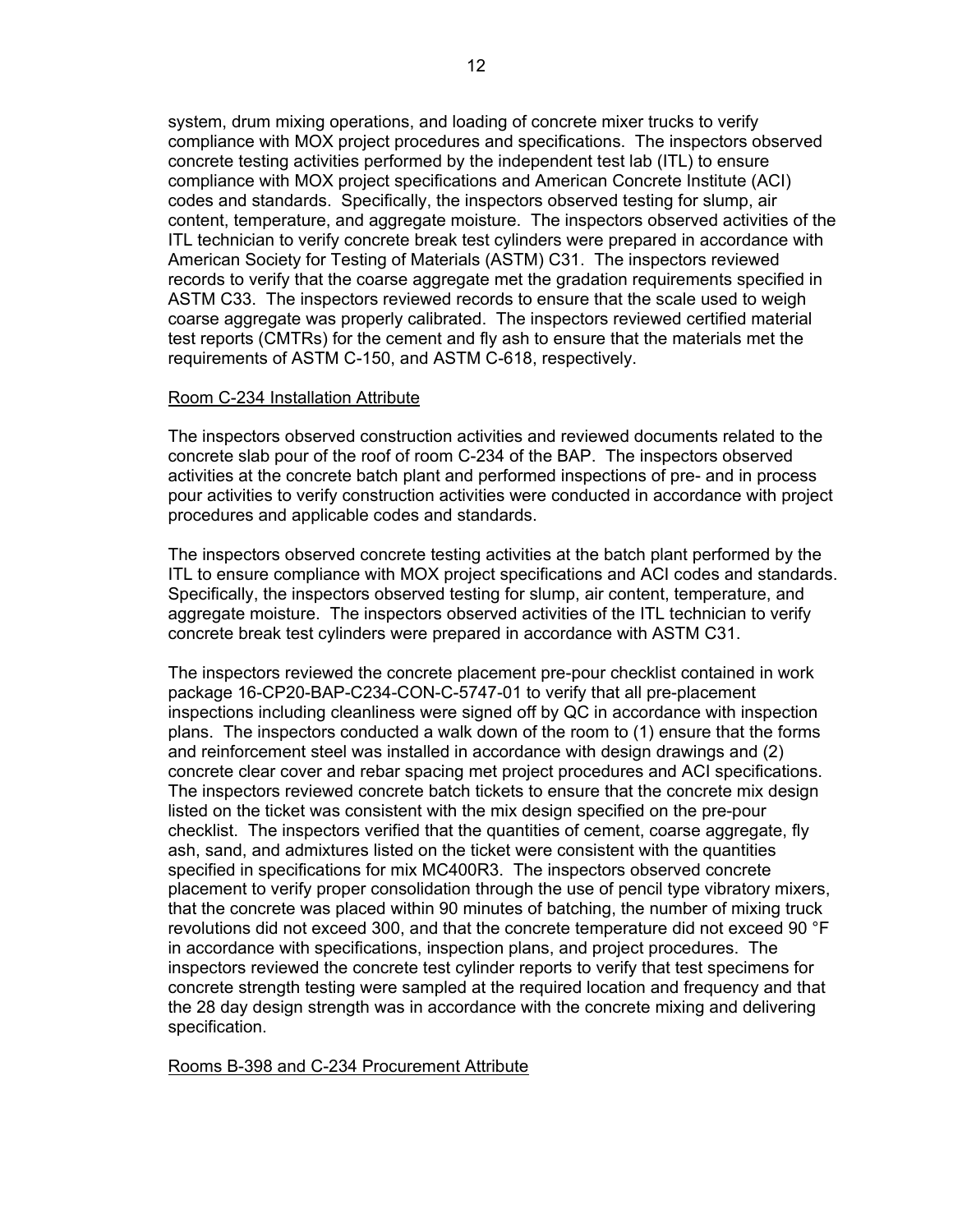The inspectors reviewed vendor submittal forms 008716-00003467-0014 and 08716- 10888-B-00003467\_00000-0005-A for changes associated with the MC400 mix design used in both the B-398 wall penetration and C-234 roof slab pours. The purpose of the review was to ensure that MOX Services performed the required contractual and technical review and approval of vendor submittals as specified in project procedure PP10-14, "Supplier/Subcontractor Technical Document Submittal Management," and project construction specifications DCS01-BKA-DS-SPE-B-09330 and DCS01-BKA-DS-SPE-B-09325.

(2) Conclusions

No violations of more than minor significance were identified.

- e. PSSC-041, Process Cells
- (1) Scope and Observations

The inspectors observed construction activities related to PSSC-041, Process Cells, as described in Table 5.6-1 of the MFFF CAR. The inspection attribute observed was installation.

The inspectors observed QC inspections and reviewed qualification records related to welds performed on oxalic mother liquors recovery (KCD) drip tray KCD-Drip 7900. The inspectors observed QC inspections of welds FW41, FW104, FW105, FW106, and FW107 to determine if QC hold points were observed and documented in accordance with the QC inspection plan. The inspectors reviewed qualification records for the welders to determine if the welders were qualified for the welding process performed and within periodicity.

(2) Conclusions

No violations of more than minor significance were identified.

### **4. Programmatic Inspections**

- a. 10 CFR 70.72 Facility Changes and Change Process
- (1) Scope and Observations

The inspectors evaluated the implementation of MOX Services change processes for the LA and the ISA Summary as defined in the LA. The summary of facility changes was provided in a letter to NRC dated January, 22 2018, and consisted of facility changes made in calendar year 2017.

The inspectors reviewed the current facility change and change control program. MOX Services defined its licensing basis configuration management program in project procedure PP8-6, "Licensing Basis Configuration Management." The documentation of the evaluation in the change process was performed using an applicability determination form (ADF) specified in PP8-6. The inspectors reviewed changes made to PP8-6 since the last inspection of the program and determined that the procedure was adequate for evaluating the range of changes that require evaluation. In addition, the inspectors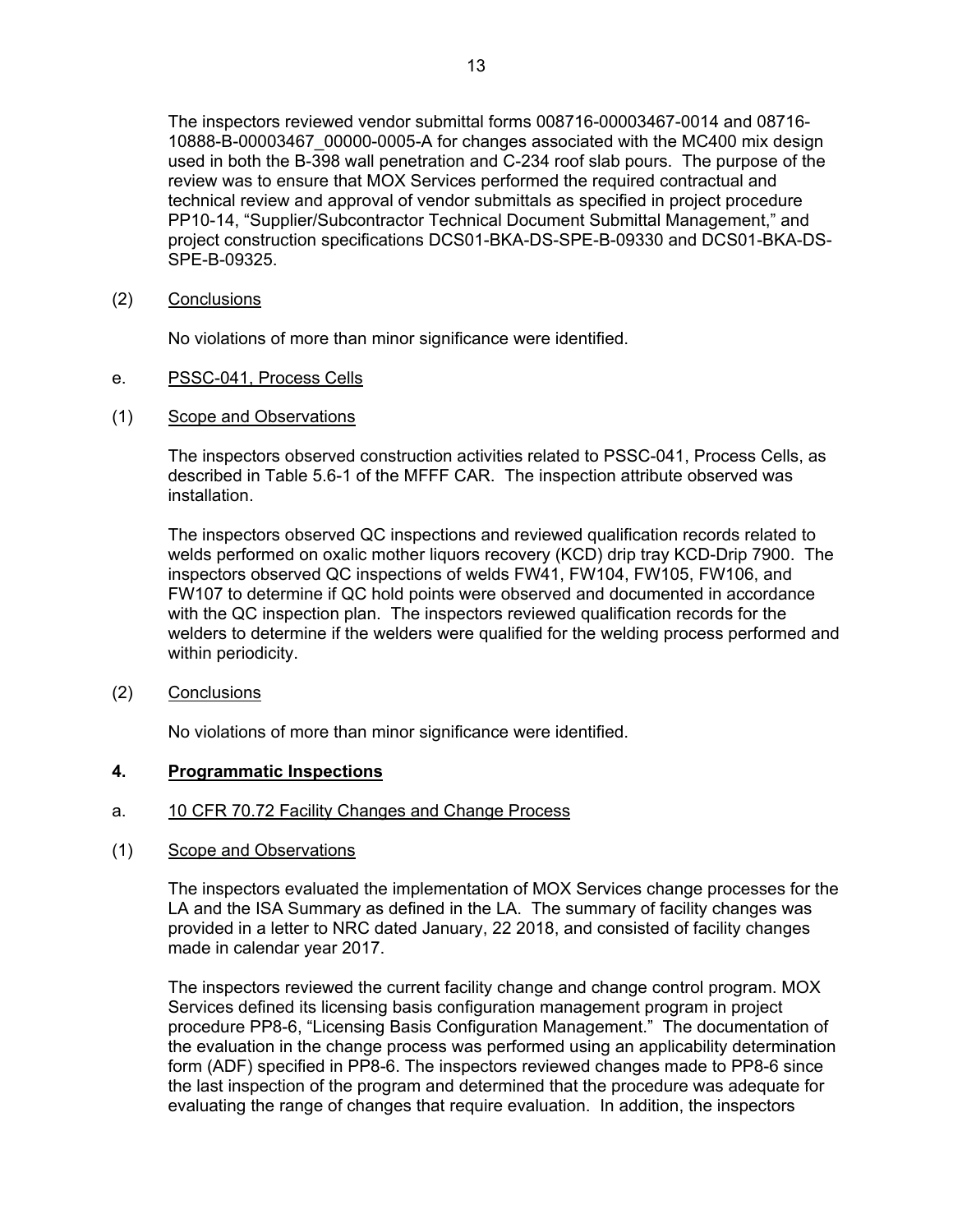verified that the ADF was treated as a permanent QA record in accordance with the records retention requirements specified in PP3-4, "Records Management."

The inspectors selected a sampling of the changes submitted by MOX Services as part of the January 2018 update to the LA and ISA Summary. These 25 samples were selected in a variety of disciplines and with an emphasis on the changes with a higher degree of safety significance. The inspectors verified that the selected samples did not result in a change to the LA or ISA Summary. The inspectors also evaluated selected ADFs to determine whether the change process outlined Chapter 16 of the LA functioned as required and whether the evaluations were properly screening changes in order to assure that the applicants commitments related to the regulatory requirements of Part 70 have been met. The ADFs that were evaluated by the inspectors are listed in the records section of this inspection report.

(2) Conclusions

No violations of more than minor significance were identified.

- b. Quality Assurance Program
- (1) 10 CFR Part 21, Inspection-Facility Construction
- (a) Scope and Observations

The inspectors evaluated a sample of 10 CFR Part 21 evaluations completed by the applicant against the quality assurance program to determine whether the applicant's procedures and program activities effectively implemented the requirements of 10 CFR Part 21. The inspectors reviewed and inspected evaluations that either did not result in the identification of a defect, or failure to comply, or evaluations that did result in the identification of a defect, or failure to comply. These evaluations were reported to the NRC under 10 CFR Part 21, or the applicant chose not to notify the NRC and instead resolved with acceptable actions.

The 10 CFR Part 21 reports were related to the following IROFS components and the associated PSSCs:

- pellet handling (PML) gloveboxes (PSSC-024) PML\*GB3100 and PML\*GB3300;
- PML unit system (evaluation determined this was not applicable to an IROFS or PSSC); and
- green pellet storage (PSE) system (PSSC-024), PSE\*RLY9015A associated with PSE\*GB1000.

The inspectors reviewed documents to verify that the applicant effectively implemented the requirements of 10 CFR Part 21.21(a), regarding evaluating identified deviations by determining if:

- the procedures and controls to evaluate identified deviations had been established,
- the procedures and controls were effective in meeting these requirements, and
- the procedures and controls identified a specific director or responsible officer to notify of identified defects or failures to comply.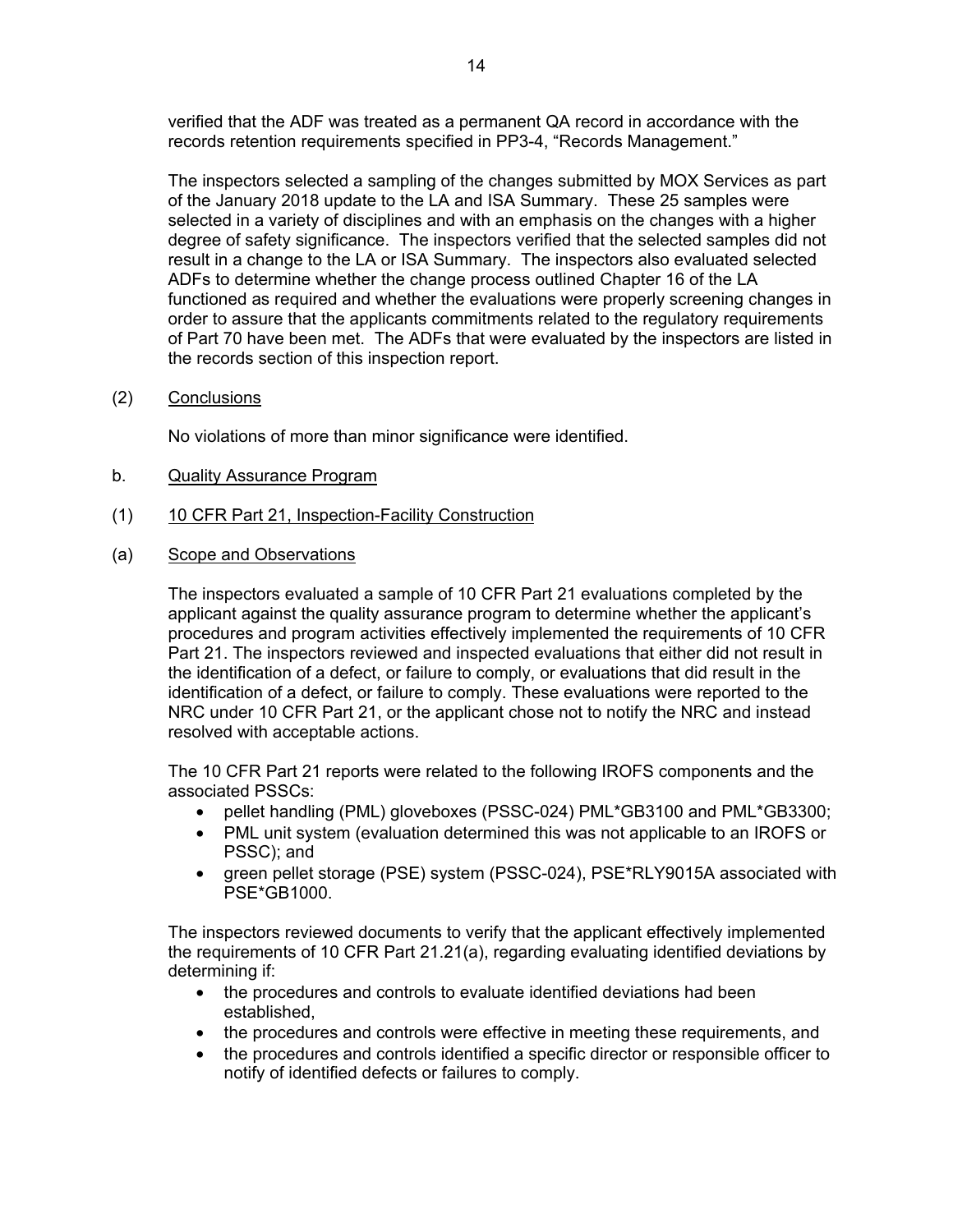Specifically, the inspectors reviewed these procedures and controls against 10 CFR Part 21 evaluations that did not result in the identification of a defect, or failure to comply, to verify that:

- the items were identified for evaluation consistent with established procedures or by other means,
- the information and data used in the evaluations appeared to be factual and complete, and
- the findings of the evaluations that a substantial safety hazard or failure to comply did not exist was a logical conclusion of the evaluations.

The inspectors reviewed a sample of 10 CFR Part 21 evaluation records in which the identified director or responsible officer was notified of a defect or failure to comply. The inspectors reviewed the records to verify that the applicant implemented the requirements of 10 CFR Part 21.21, regarding directors or responsible officers notifying NRC of identified defects, or failures to comply, related to significant safety hazards, by:

- determining if the controls and procedures accurately reflected the provisions of 10 CFR Part 21.21, regarding time frames for reporting identified defects or failures to comply;
- determining if the 10 CFR Part 21 report notifications to the NRC complied with the provisions of 10 CFR Part 21.21, regarding time frames for reporting identified defects or failures to comply; and
- determining if the 10 CFR Part 21 report notifications for which the applicant chose not to notify the NRC were adequately evaluated and had acceptable associated actions.
- (b) Conclusions

No violations of more than minor significance were identified.

#### (2) Quality Assurance: Inspection, Test Control, and Control of Measuring and Test **Equipment**

(a) Scope and Observations

The inspectors reviewed project procedure PP3-15, "Control of Measuring & Test Equipment," Revision 8, interviewed the technical program manager for the M&TE program, and performed direct inspection of M&TE in the field and in the M&TE control area. The inspectors conducted these activities to verify that the applicant established controls for tools, instruments, gauges, and other M&TE used for quality-affecting activities; and, to verify that M&TE is controlled, calibrated (at specified periods), and adjusted to maintain accuracy within necessary limits in accordance with the MPQAP.

The inspectors focused on the following aspects of the M&TE program to determine if the program was conducted and documented in accordance with the MPQAP:

- calibration,
- document use of measuring and test equipment,
- out-of-calibration measuring and test equipment,
- handling and storage, and
- measuring and test equipment documentation.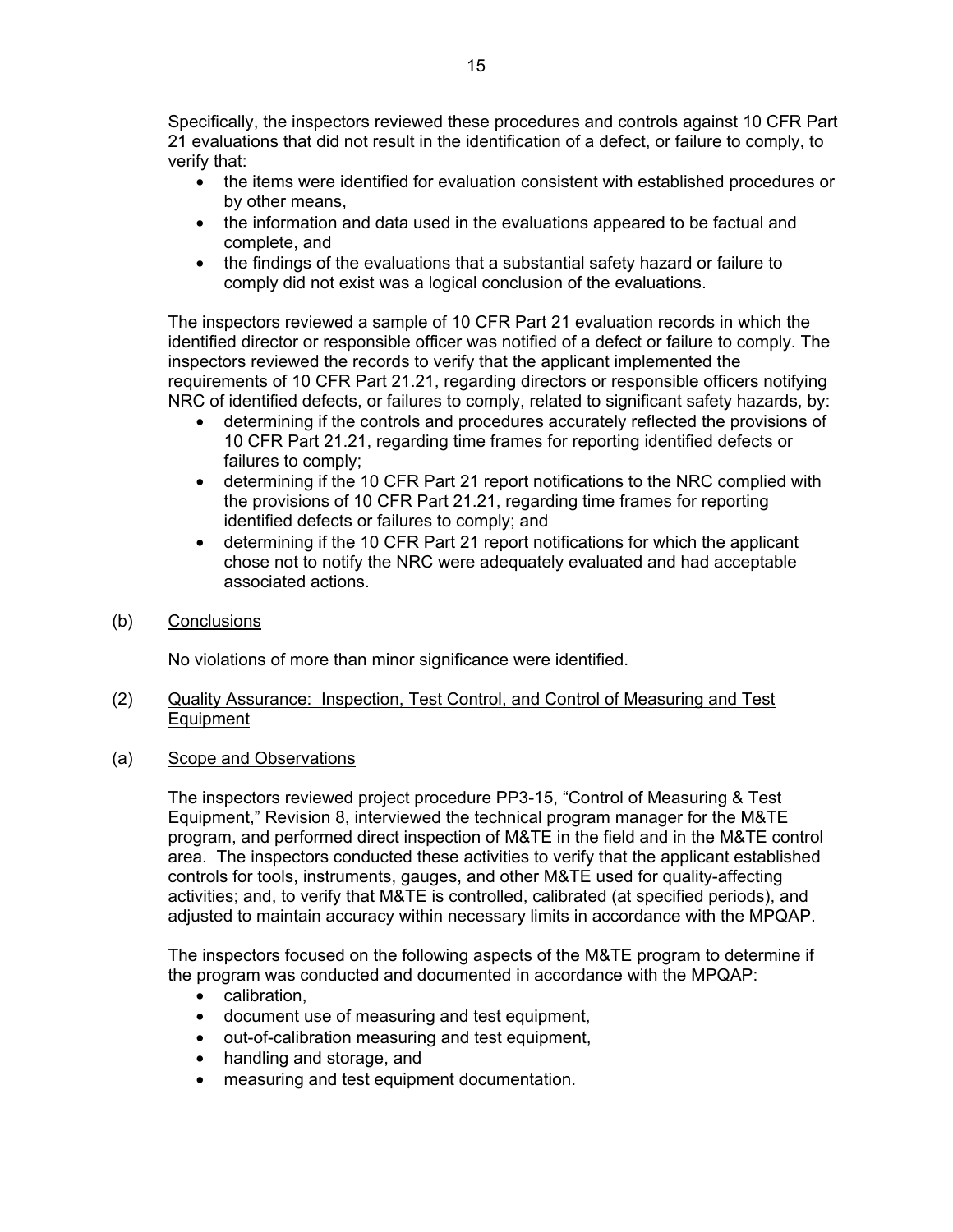### **Calibration**

The inspectors reviewed project procedure PP3-15 to determine if the requirements for verifying that the M&TE is calibrated, adjusted, and maintained in accordance with the MPQAP. Specifically, the inspectors reviewed a sample of certifications of conformance associated with M&TE to verify that:

- M&TE was calibrated, adjusted, and maintained at prescribed intervals, or before use, against reference calibration standards having traceability to nationally recognized standards such as NIST or ASTM,
- M&TE calibration standards have a greater accuracy than the required accuracy of the M&TE being calibrated, and
- if the calibration standards cannot be used, the basis for the calibration and the estimated uncertainty of the results of a less accurate standard was documented in accordance with the M&TE program.

The inspectors performed direct inspection of a sample of M&TE items in the field and in the M&TE controlled area to verify that calibrated M&TE was labeled, tagged, or suitably marked or documented to indicate a due date or interval of the next calibration and uniquely identified to provide traceability to its calibration data in accordance with M&TE program procedures and the MPQAP.

The inspectors reviewed project procedure PP3-15 and performed direct inspection of the M&TE controlled area to determine if the requirements for verifying that calibration was performed when the accuracy of calibrated M&TE is suspect was in accordance with the M&TE program.

### Documenting Use of Measuring and Test Equipment

The inspectors evaluated a sample of Form PP3-15B, "M&TE Use Logs," associated with M&TE items that were in use in the field to determine if the craft were documenting their usage in accordance with M&TE project procedures. Specifically, the inspectors reviewed the M&TE use logs to determine if all uses of the M&TE in quality-affecting (QL-1, QL-1 low risk (LR), or QL-2) activities were recorded until the M&TE was returned to the M&TE Technician.

### Out-of-Calibration Measuring and Test Equipment

The inspectors reviewed procedure PP3-15, interviewed the technical programs manager for M&TE, and evaluated a sample of M&TE torque wrenches and hygrometers used in the field to verify that out-of-calibration M&TE was controlled in accordance with the M&TE program. The inspectors reviewed a sample of NCRs for out-of-calibration M&TE and condition report 10888-MOX-CR-18-318, "Technical Justification for Out-of-Tolerance M&TE NCR," to determine if a re-evaluation performed for an NCR documenting out of calibration M&TE was appropriate for the condition, and received an appropriate level of managerial review in accordance with project procedures and the MPQAP.

#### Handling and Storage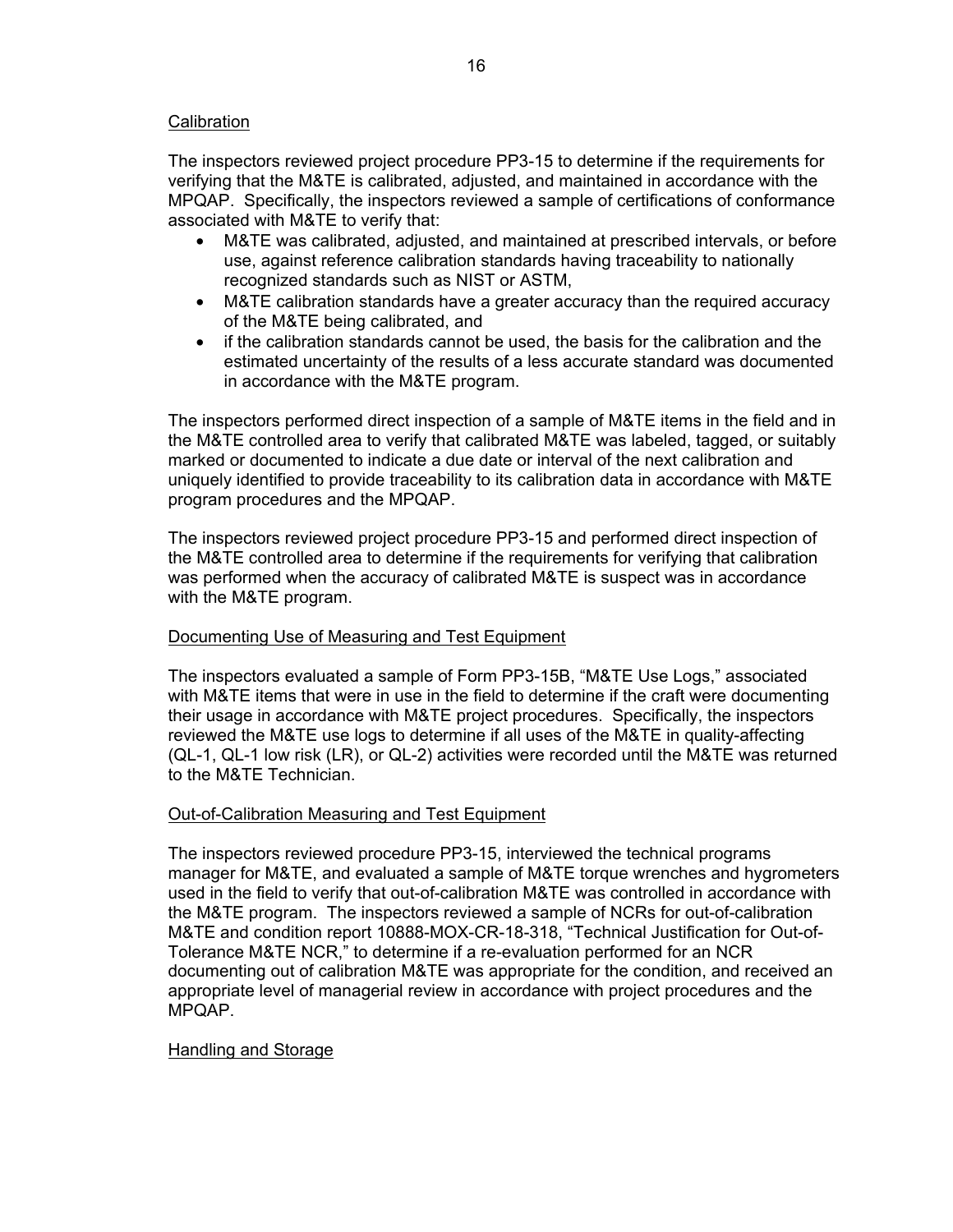The inspectors performed direct inspection of the storage conditions of M&TE in the field and in the M&TE controlled area to determine if the M&TE was adequately stored to maintain accuracy in accordance with M&TE project procedures.

### Measuring and Test Equipment Documentation

The inspectors reviewed a sample of M&TE certificates of conformance to verify the following information was included in accordance with M&TE project procedures:

- identification of the measuring or test equipment calibrated;
- traceability to the calibration standard used for calibration;
- calibration data, including the results of the calibration and statement of acceptability;
- identification of the date of calibration and the recalibration due date or interval;
- identification of the individual performing the calibration;
- identification of the document and revision number used in performing the calibration; and
- reference to any actions taken in connection with out-of-calibration or nonconforming M&TE including evaluation results.

### (b) Conclusions

No violations of more than minor significance were identified.

### **5. Exit Meeting**

The inspection scope and results were summarized throughout this reporting period and by the Project Manager at an exit meeting with Ben Parks on March 5, 2019. Although proprietary documents and processes may have been reviewed during this inspection, the proprietary nature of these documents or processes was not included in this report.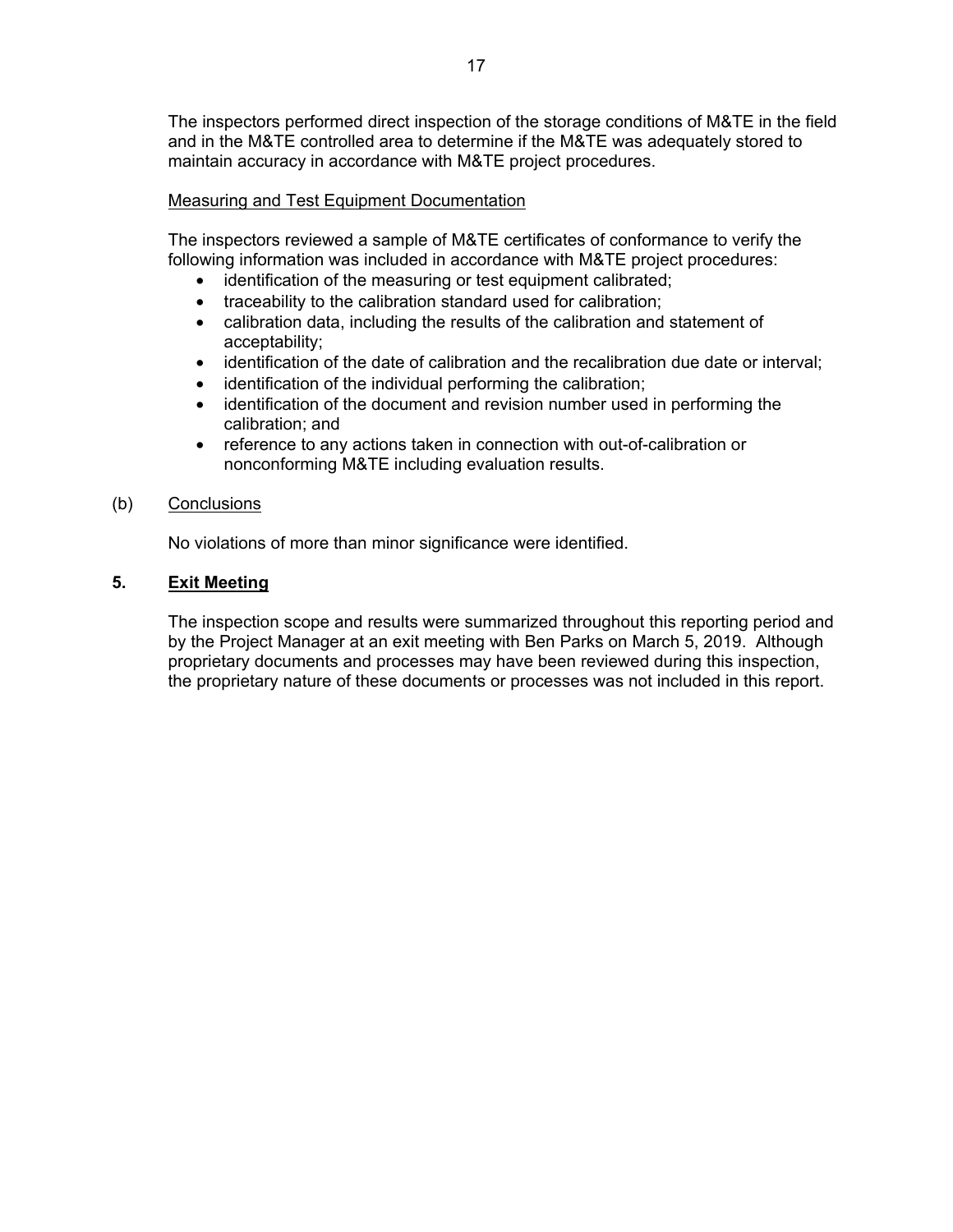### **SUPPLEMENTAL INFORMATION**

#### **1. PARTIAL LIST OF PERSONS CONTACTED**

- J. Anderson, Technical Program Manager
- J. Baima, Project Lead (NuCo Drives)
- D. Del Vecchio, President
- D. Gwyn, Licensing Manager
- D. Ivey, Project Assurance Manager
- S. Ottesen, Manager, Test Engineering Medium Voltage (Yaskawa)
- B. Parks, Project Engineer Special Projects & Licensing
- E. Radford, Regulatory Compliance Manager
- L. Reda, QA Manager (SSM Industries, Inc.)
- G. Rousseau, Deputy Project Manager / Executive Vice President
- J. Starling, Licensing
- S. Warden, Subcontract Technical Representative
- D. Yates, Licensing

### **2. INSPECTION PROCEDURES (IPs) USED**

- IP 55050 Nuclear Welding General Inspection Procedure
- IP 88109 Quality Assurance: Inspection, Test Control, and Control of Measuring and Test Equipment (Pre-Licensing and Construction)
- IP 88111 10 CFR, Part 21, Inspection-Facility Construction
- IP 88115 Supplier/Vendor Inspection (Construction Phase)
- IP 88117 Facility Changes (License Application) and Change
- Process (10 CFR 70.72) (Pre-Licensing and Construction)
- IP 88130 Resident Inspection Program For On-Site Construction Activities at the Mixed-Oxide Fuel Fabrication Facility
- IP 88132 Structural Concrete Activities
- IP 88136 Mechanical Components
- IP 88139 Ventilation and Confinement Systems
- IP 88140 Instrumentation and Control Systems

#### **3. LIST OF ITEMS OPENED, CLOSED, AND DISCUSSED**

| Item Number         | <b>Status</b> | <b>Description</b>                                                                                           |
|---------------------|---------------|--------------------------------------------------------------------------------------------------------------|
| 70-3098/2018-004-01 | Opened/Closed | NCV: Failure to Ensure Penetration Plate<br>Bolting Was Inspected To Meet Design<br>Requirements (Section 2) |
| 70-3098/2018-004-02 | Opened/Closed | NCV: Failure to Perform Manufacturers<br>Maintenance Instructions (Section 2)                                |

#### **4. LIST OF ACRONYMS USED**

| <b>ACI</b>   | American Concrete Institute                       |
|--------------|---------------------------------------------------|
| <b>ADAMS</b> | Agency-Wide Document Access and Management System |
| <b>ADF</b>   | <b>Applicability Determination Form</b>           |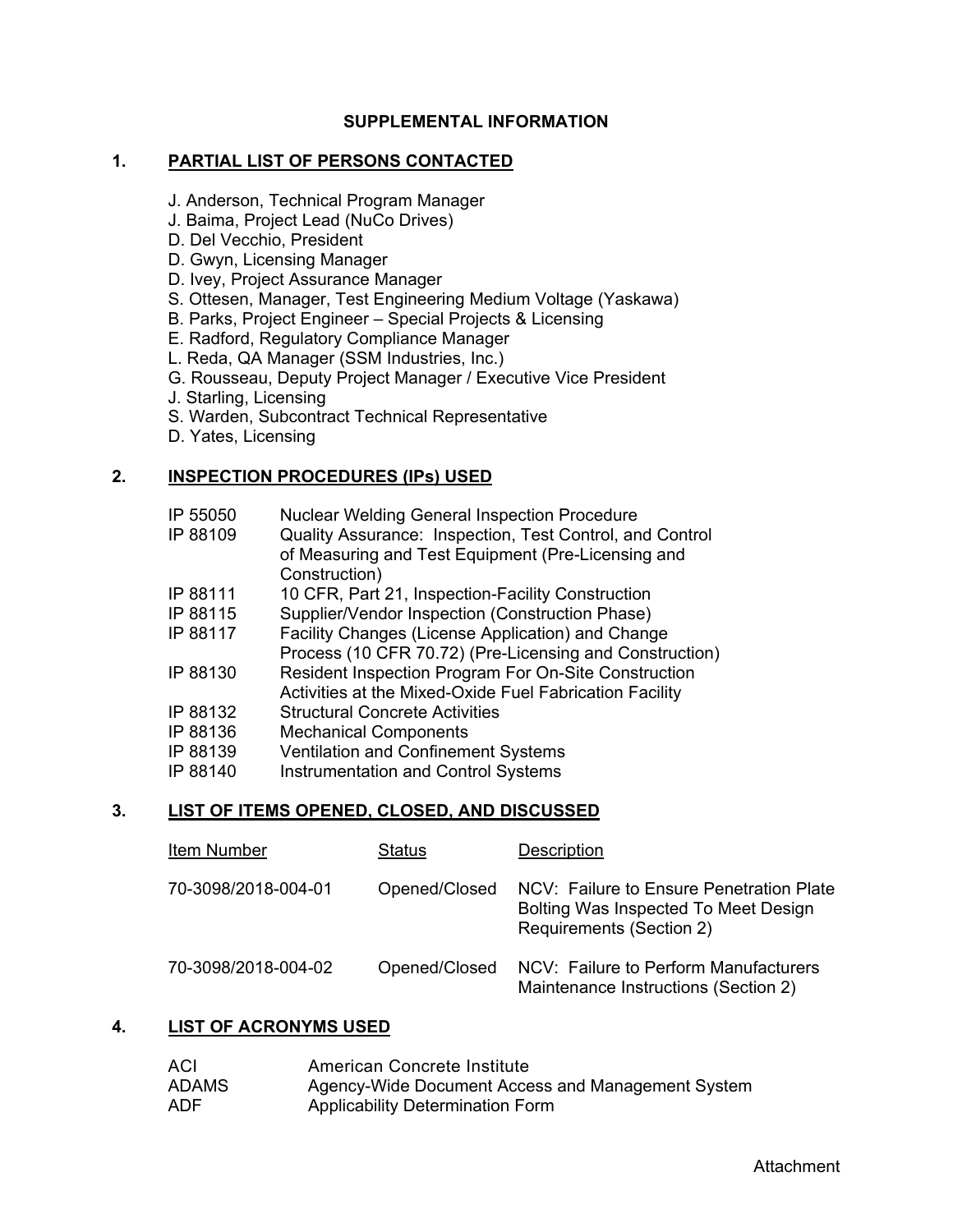| AMCA                      | Air Movement and Control Association                   |
|---------------------------|--------------------------------------------------------|
| <b>ASME</b>               | <b>American Society of Mechanical Engineers</b>        |
| <b>ASTM</b>               | American Society for Testing of Materials              |
| <b>BAP</b>                | <b>Aqueous Polishing Building</b>                      |
| <b>BMP</b>                | <b>MOX Processing Building</b>                         |
| <b>CAR</b>                | <b>Construction Authorization Request</b>              |
| CB&I                      | Chicago Bridge and Iron                                |
| <b>CFR</b>                | <b>Code of Federal Regulations</b>                     |
| CIB <sub>2</sub>          | <b>Construction Inspection Branch 2</b>                |
| <b>CMTR</b>               | <b>Certified Material Test Report</b>                  |
| CR                        | <b>Condition Report</b>                                |
| <b>DCO</b>                | Division of Construction Oversight                     |
| <b>DFFI</b>               | Division of Fuel Facility Inspection                   |
| <b>ECR</b>                | <b>Engineering Change Request</b>                      |
| <b>FCSE</b>               | Division of Fuel Cycle Safety and Environmental Review |
| <b>FMB</b>                | <b>Fuel Manufacturing Branch</b>                       |
| <b>HDE</b>                | <b>High Depressurization Exhaust</b>                   |
| <b>HSA</b>                | <b>HVAC Supply Air</b>                                 |
| <b>HVAC</b>               | Heating, Ventilation, and Air Conditioning             |
| <b>IEEE</b>               | Institute of Electrical and Electronics Engineers      |
| IP.                       | <b>Inspection Procedure</b>                            |
| IR.                       | <b>Inspection Report</b>                               |
| <b>IROFS</b>              | Items Relied on for Safety                             |
| <b>ISA</b>                | <b>Integrated Safety Analysis</b>                      |
| ILT                       | Independent Test Lab                                   |
| <b>KCD</b>                | <b>Oxalic Mother Liquors Recovery</b>                  |
| LA                        | <b>License Application</b>                             |
| <b>LR</b>                 | Low Risk                                               |
| M&TE                      | <b>Measuring and Test Equipment</b>                    |
| <b>MOX</b>                | <b>Mixed Oxide</b>                                     |
| <b>MOX Services</b>       | <b>CB&amp;I AREVA MOX Services</b>                     |
| <b>MFFF</b>               | <b>MOX Fuel Fabrication Facility</b>                   |
| <b>MPQAP</b>              | <b>MOX Project Quality Assurance Plan</b>              |
| <b>NCR</b>                | Non-conformance Report                                 |
| <b>NCV</b>                | <b>Non-cited Violation</b>                             |
|                           | Non-destructive Examination                            |
| <b>NDE</b><br><b>NIST</b> | National Institute of Standards and Technology         |
| <b>NMSS</b>               | Office of Nuclear Materials Safety and Safeguards      |
| <b>NNSA</b>               | <b>National Nuclear Security Administration</b>        |
| No.                       | Number                                                 |
| <b>NRC</b>                | U.S. Nuclear Regulatory Commission                     |
| <b>PAF</b>                | <b>Process Assembly Facility</b>                       |
|                           |                                                        |
| PB <sub>2</sub>           | Projects Branch 2                                      |
| <b>PML</b><br>PP.         | <b>Pellet Handling</b>                                 |
|                           | <b>Project Procedure</b>                               |
| <b>PSE</b>                | <b>Green Pellet Storage</b>                            |
| <b>PSSC</b>               | Principal System, Structure and Component              |
| QA                        | <b>Quality Assurance</b>                               |
| QC                        | <b>Quality Control</b>                                 |
| QL                        | <b>Quality Level</b>                                   |
| RII                       | <b>Region II</b>                                       |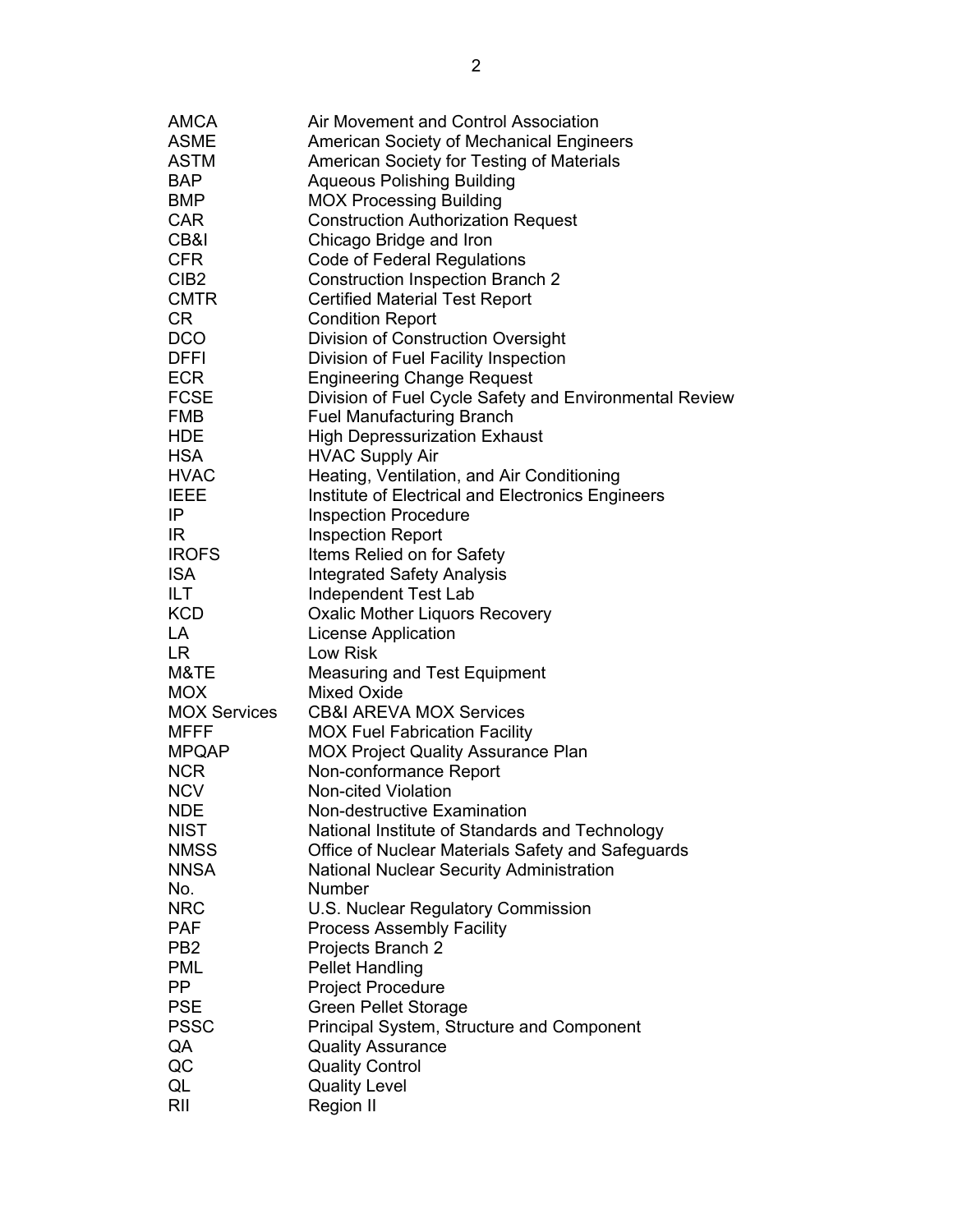| <b>SL</b> | <b>Severity Level</b>    |
|-----------|--------------------------|
| VFD.      | Variable Frequency Drive |
| WP        | Work Package             |

### **5. LIST OF PSSCs REVIEWED**

- PSSC-004, C2 Confinement System Passive Barrier
- PSSC-005, C3 Confinement System
- PSSC-006, C4 Confinement System
- PSSC-009, Criticality Controls
- PSSC-050, Supply Air System

#### **6. RECORDS AND DOCUMENTS REVIEWED**

#### **Applicability Determination Forms (ADFs)**

ADF 005995, DCS01 AAJ DS DOB D 40101 R3 is a revision to the Design Requirements Document which incorporates ECRs, feedstock revisions, and contract modifications since the previous revision in October 2009, 5/24/2017 ADF 006414, Revision to ECR-28709, update to jar storage and handling system design description to address non-conformances related to the excessive gap between the NTM firelock barrel and shell weldment, 11/1/2016 ADF 006434, Temporary storage of 3013 containers in DCP, 9/18/2017 ADF 006441, Update Liquid Waste Processing NCSE to reflect removal of criticality events that are caused as a result of a radiolysis explosion, 1/24/2017 ADF 006453, updates the PuO2 buffer storage (DCE) unit Safety Requirements Document and System design description to address system design and test group comments. These changes related to software revisions, 1/9/2017 ADF 006456, ECR-026474 updated the KPA unit P&IDs and the KPA NCAW to reflect Coriolis flowmeters in lieu of plate orifice flowmeters, 2/6/2017 ADF 006459, Changes to KDA NCSE to delete KLO unit per DCR-13-0051, 1/30/2017 ADF 006474, ECR-029166, Revision to the NPH and EMMH NSE to clarify the IROFS and non-IROFS boundaries associated with the Seismic Monitoring and Trip system process trip breakers and the SMT event recorders, 3/15/2017 ADF 006479, ECR-029202 revises the MFFF Basis of Design for Structures to reflect a deviation to AISC N690-1994, 3/15/2017 ADF 006485, Update the Mixed Oxide Powder and Pellet Auxiliary Systems NCSE, 1/30/2017 ADF 006489, Update the AP Auxiliary Units NCSE, 4/3/2017 ADF 006493, ECR-029386, Upgrade the KCB SDD to change the SOV's from QL-4 to QL-1, 4/18/2017 ADF 006534, Update to DCS01-DS-DOB-V-40106 R5 to reflect miscellaneous changes to the Basis of Design, 5/17/2017 ADF 006535, Incorporation of ECRs into the Basis of Design document related to fire protection and detection systems, 5/18/2017 ADF 006541, Update the Basis of Design for MOX Fuel Fabrication to provide a general

update and address changes associated with revised input documents, 7/5/2017 ADF 006553, Update the Dechlorination and Dissolution NCSE and the Decanning/Milling NCSE to reflect crediting existing mass controls, 7/20/2017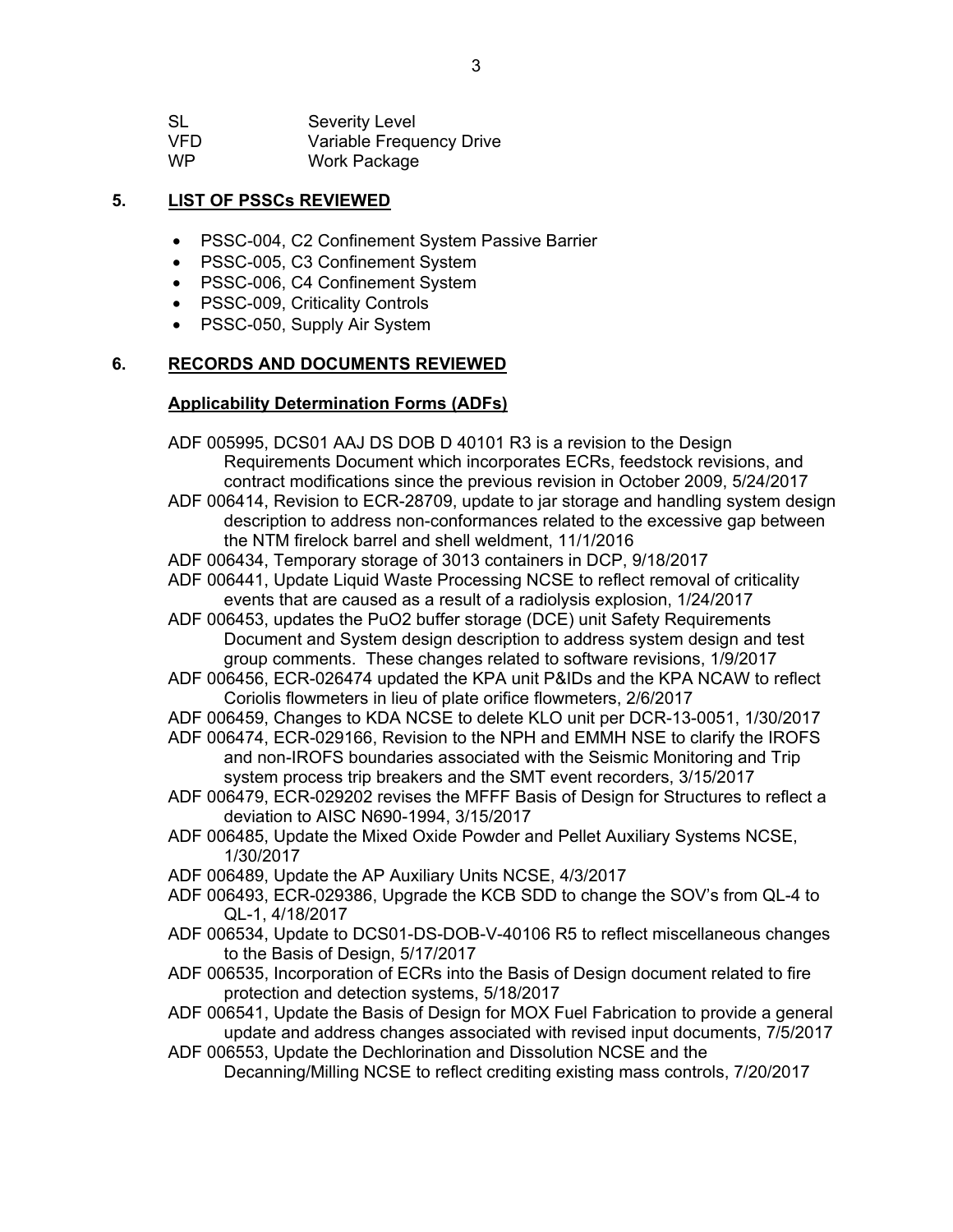- ADF 006561, Revises the Basis of Design for Mechanical Utility, Bulk Gas, and Reagent Systems to incorporate ECRs, DCRs, ad address changes associated with revised input documents, 7/6/2017
- ADF 006565, ECR 029790 NFPA equivalency to the deviation log and fire protection BOD, 8/3/2017
- ADF 006569, DCR-17-0587 modifies the operation of DDP Gloveboxes to eliminate the atmosphere switching between room air and nitrogen, 8/10/2017
- ADF 006570, MFFF Deviations Log Entry for NFPA-90a-1996 Equivalency, 8/3/2017
- ADF 006575, Increase Powder Column for Forced Sieve Sizing, 7/24/2017
- ADF 006584, Previous Versions of KDB and KDD NCSEs Combined into one NCSE, 9/20/2017
- ADF 006586, Update the LA to add a new chapter 017 to document the PSSC completion process, 8/8/2017
- ADF 006623, Update of DCS01-KCB-CG-SDD-F-06259-2 in accordance with DOE directive, 9/28/2017
- ADF 006654, Update the Basis of Design for Structures and associated construction specifications to add ASTM F3125 as an alternative, 1/02/2018

#### **Audit and Surveillance Reports**

SSMI-17-VE82 Audit Checklist, SSM Industries, Inc. (SSMI), Revision 1

- SSMI-17-VE82 Audit Report, SSM Industries, Inc. (SSMI), Revision 1
- SSMI-17-VE82 Supplier Evaluation Summary Report, SSM Industries, Inc. (SSMI), Revision 1
- SSM Industries, Inc. Surveillance# 2016.04.28 Yaskawa Oak Creek WI Vendor# 949, 5/11/2016

#### **Calibration Records**

Certificate of Calibration #2199177, 9/1/2017 Certificate of Calibration #2199178, 9/6/2017 Certificate of Calibration #2199191, 9/5/2017 Certificate of Calibration #2238111, 12/1/2017 Certificate of Calibration #2238137, 12/5/2017 Certificate of Calibration #2286816, 1/15/2018 Certificate of Calibration #2332545, 4/27/2018 Certificate of Calibration #2348402, 7/5/2018 Certification Number 1002112283, Gage ID 00617, 2/22/2018 Certification Number 1002154718, Gage ID 01041, 6/12/2018 Certification Number 1002154926, Gage ID 00641, 6/12/2018 Certification Number 1002133904, Gage ID 00595, 7/5/2018

#### **Condition Reports (CRs)**

10888-MOX-CR-15-250, PP8-6A not initiated, 7/7/2015 10888-MOX-CR-18-299, CE added extra scope to WP without proper approval nor having the Planning Group and QC involvement, 8/21/2018 10888-MOX-CR-18-300, Long Radius Elbows Received with Dimensions, 8/22/2018 10888-MOX-CR-18-301, Construction Accrual File Over Accrual, 8/21/2018 10888-MOX-CR-18-302, Missing Material Issues Tickets for Grout Placement, 8/23/2018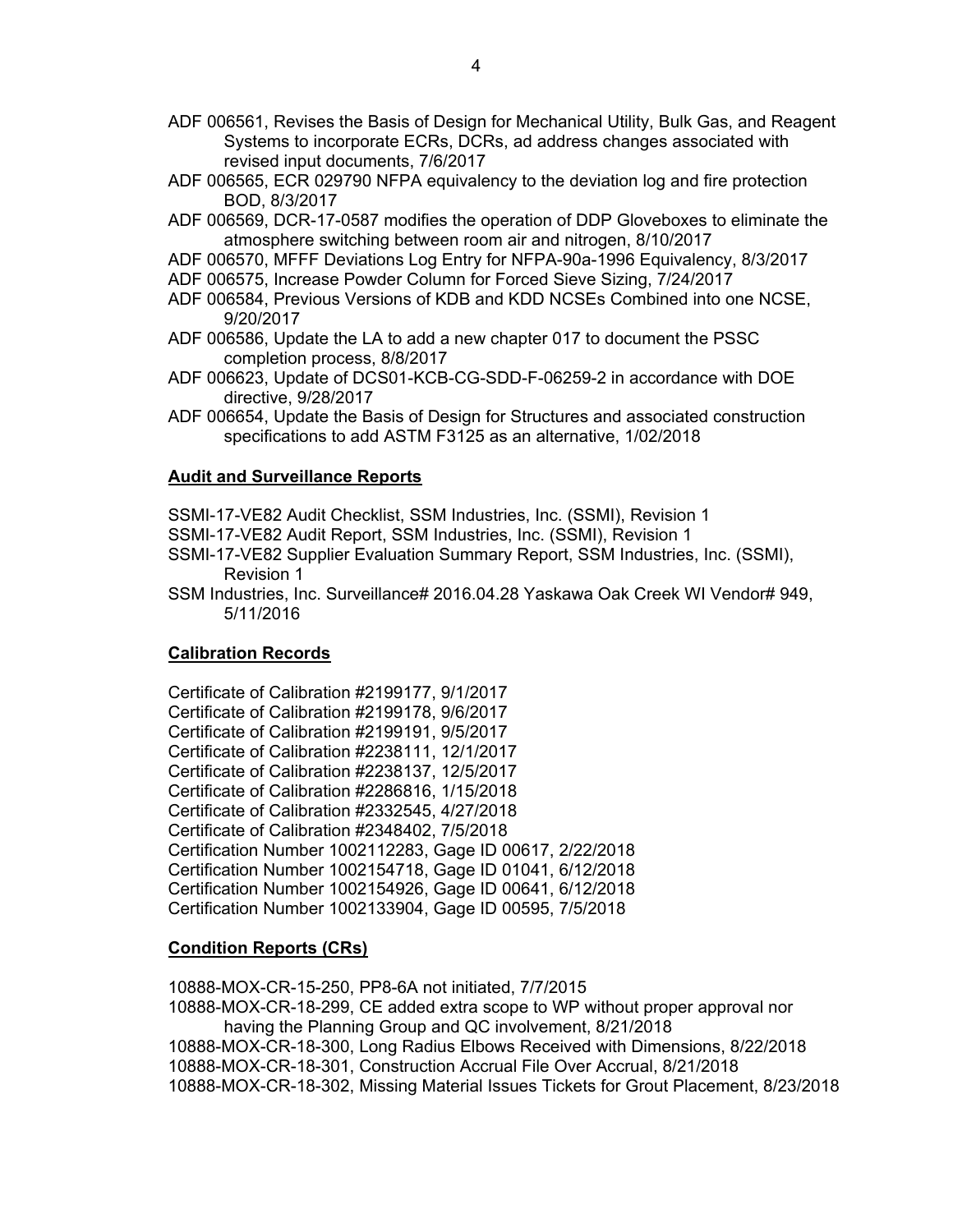10888-MOX-CR-18-303, Additional work steps worked without prior review by QA, 8/23/2018 10888-MOX-CR-18-304, Missing Weld Data Sheet in B1115B, 8/23/2018 10888-MOX-CR-18-306, Failure to follow procedure instructions, 8/24/2018

### **CRs Generated as a Result of NRC Inspection**

10888-MOX-CR-17-289, PP10-38 and Layup and Storage Maintenance, 7/27/2017 10888-MOX-CR-18-272, Loose Hex Nuts, 8/1/2018 10888-MOX-CR-18-283, Inadequate Applicability Determination, 8/7/2017 10888-MOX-CR-18-318, Technical Justification for Out-of-Tolerance M&TE NCR, 9/4/2018 10888-MOX-CR-18-362, PP9-39 Process, 9/19/2018

### **Criticality Safety Evaluation**

DCS01 KPA DS ANS H 3501 3, Nuclear Criticality Safety Evaluation (NCSE-D) Of Purification Unit (KPA), 6/28/2007

### **Design Documents**

DCS01-AAJ-DS-DOB-D-40101-3, Design Requirements Document, Revision 3

### **Drawings**

01002, MOX Fuel Fabrication Facility BRP Design General Site Plan, Revision 1

- 08716-00003405\_-0275, Schematic Diagram Typical Yaskawa MV1000 FR2A Medium Voltage AC Drive, Revision H
- 14825, Piping & Instrument Diagram Nitrogen Tetroxide System, Revision 1
- 16754, Piping & Instrument Diagram AP Area Unit KPA Purification Cycle CLMN 6000- CLMN6500, Revision 2
- 1001512, Vendor Drawing Subcritical Flat Demister QL-1, Revision 1
- DCS01-BMF-DS-PLD-B-12000, MOX Fuel Fabrication Facility BAP Gallery Area Penetration Closure Plates Fabrication And Installation General Notes, Revision 1
- DCS01-BMF-DS-PLD-B-12180, MOX Fuel Fabrication Facility Wall Penetration Closure Details Stay In Place Forms & Penetrations, Revision 2
- DCS01-BMF-DS-PLD-B-12001, MOX Fuel Fabrication Facility Wall Closure Plates WP-C-134-NO7-MOO-A (C-234) & WP-C-134-NO&-MOO-B (C-134) Stay In Place Forms & Penetrations, Revision 3
- DCS01-BMF-DS-PLI-B-00101, MOX Fuel Fabrication Facility BAP Gallery Area (C-234) Penetration Closure Plates Location Layout Wall Elevation At 3.9, Revision 0
- DCS01-EAC-DS-SCE-E-26005, MOX Fuel Fabrication Facility 4.16KV Emergency Bus "A" SWGR EAC\*SWG1000 One Line Diagram, Revision 14
- DCS01-EAC-DS-SCE-E-26006, MOX Fuel Fabrication Facility 4.16KV Emergency Bus "B" SWGR EAC\*SWG1000 One Line Diagram, Revision 13
- DCS01-ZMU-DS-NTE-N-65107 Sheet 5, Technical Engineering Information Torque Table General Notes, Revision 9

## **Engineering Change Requests (ECRs)**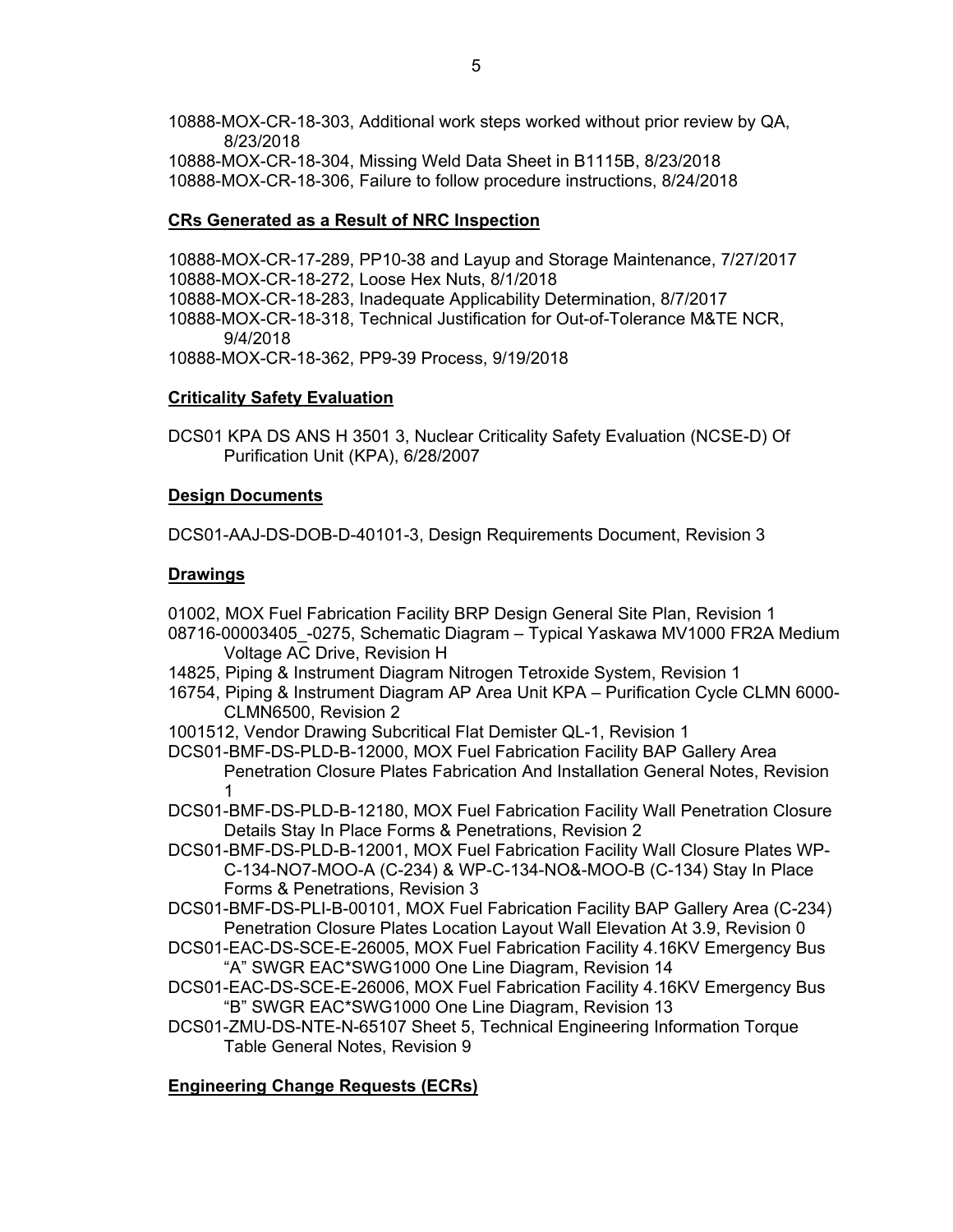- ECR-023155, Study of Discrepancies in Fissile Width of KCD\*DMST6010, Revision 0
- ECR-024656, Concrete Infill For Penetrations In Walls, Revision 0
- ECR-024656, Concrete Infill For Penetrations In Walls, Revision 5
- ECR-025740, Wall Cut between B-316 and B-398 for HSA Duct, Revision 2
- ECR-026060, Additional Configurations for RRJ-CAL-06008-D, Revision 0
- ECR-026380, Update DCE SDD and SRD in response to SDG RFIs, Revision 1
- ECR-026474, KPA and GNO Flow Transmitters, Revision 0
- ECR-028830, Update the AP Auxiliary Units NCSE, Revision 0
- ECR-028700, Update LGF NCSE Scavenging Air Flow Controls, 1/19/2017
- ECR-028709, NTM Firelock barrel home position requirement, Revision 0
- ECR-028899, Establish NCS IROFS Dimensions for 3013 Containers, 9/18/2017
- ECR-029202, Sway Strut used Structural Support Requires Additional Documentation, Revision 0

ECR-029632, Increase Powder Column for Forced Sieve Sizing, Revision 0

# **Evaluations**

- 82021-302, Seismic Qualification of AWV Models NBD-70 and NBD-71, Revision B 08716-00003405\_-0456, MOX VFD Technical Evaluation – Material Dedication Plan, Revision E
- 08716-00007232\_00000-0054, ESR-1546 HDA Undercut Anchors, Revision A
- NSE DCS01-AAS-DS-ANS-H-38390, Nuclear Safety Evaluation of Facility Explosion Events for MOX Fuel Fabrication, Revision 8
- NSE DCS01-LGF-DS-ANS-H-35059, Nuclear Criticality Safety Evaluation (NCSE) Laboratory Liquid Waste Receipt Unit (LGF), Revision 4

# **Inspection Plans and Records**

- C103, Concrete Placement Inspection, Revision 16
- C112, Pre-Placement Inspection, Revision 25
- C520, Installation of Hilti Undercut Concrete Anchors, Revision 14
- Form PP11-12A, Concrete Placement Pre-Pour Checklist, 8/29/2018

QC-RIR-14-52070, Receiving Inspection Report KPA-DMST8000 & 8500, 9/23/2014 QC-RIR-17-62137, 6/12/2017

Reed Air Products AWV, ABI Final Inspection Record – MOX Damper Tag# HW#DMPT0603, 3/28/2017

Reed Air Products Group, Document No. P-7.3, Visual Weld Inspection, Revision 2 S562, Process Piping Weld Inspections, Revision 23

# **Licensing Documents**

DCS01-AAJ-DS-ECA-D-40124-6, MFFF Deviation Log, 8/8/2017

- DCS01-ZMJ-DS-NTE-N-65108-0, MOX Storage Facility Conditions Related To NQA-1 Requirements, 10/24/2014
- Mixed Oxide Fuel Fabrication Facility Integrated Safety Analyses Summary, January 2018

Mixed Oxide Fuel Fabrication Facility License Application, January 2018 MPQAP-2016-0001, "MOX Project Quality Assurance Plan," Revision 16 MPQAP-2017-0001, "MOX Project Quality Assurance Plan," Revision 17

# **Material Records**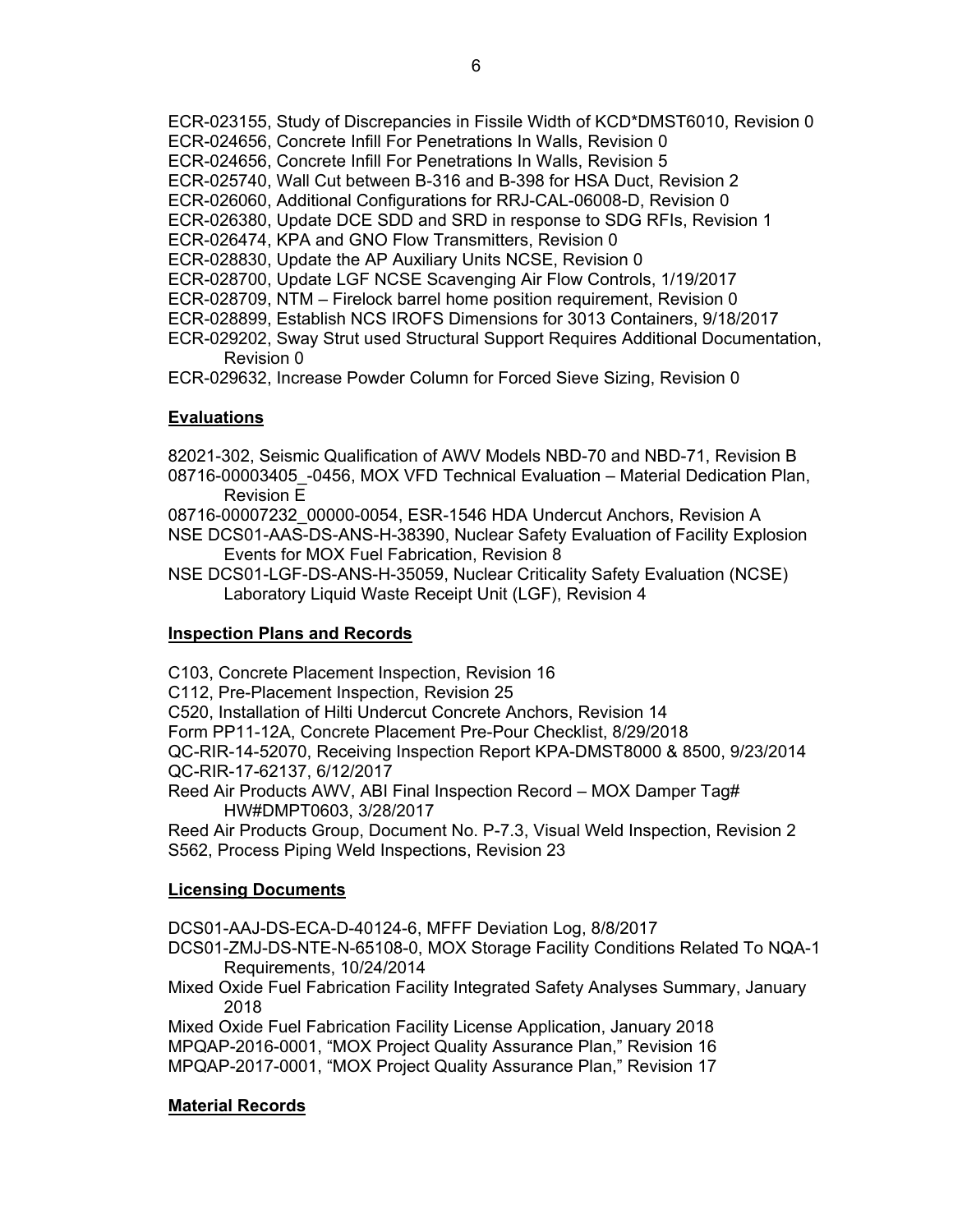008716-00003467-0014, Schedule of Project Mixes, Revision A, 12/7/2011 08716-10888-B-00003467\_00000-0005-A, Revision to MC400 Mix Design, 4/20/2009 82021-001-101, NBD-70 Bill of Materials & Notes, Revision F Aggregate Moisture Form (Form PP11-5D), 7/17/2018 Fine Aggregate Gradation Report, 10/17/2017 Holcim Portland Cement Material Certification Report, 10/12/2017 Lincoln Electric Company Certified Material Test Report Lot 1266G, 11/16/2015 No. 89 Coarse Aggregate Gradation Report, 10/17/2017 S&ME Concrete Cylinder Report, Ticket No. 75223, 8/29/2018 Scale Systems In. Test Record & Calibration Report – Hopper Scale Serial # 070322 TEC Services Report of Fly Ash Tests, 9/8/2017 Weldstar Certificate of Compliance – Customer PO#00719944

#### **Miscellaneous Documents**

Concrete Placement Log Report No. 75223 and 75224, 8/29/2018 Shaw Areva MOX Services, LLC, Concrete Batch Ticket 009199, 7/17/2018 Shaw Areva MOX Services, LLC, Concrete Batch Tickets 009200 – 009210, 7/18/2018 Shaw Areva MOX Services, LLC, Concrete Batch Ticket 009213, 8/29/2018 Shaw Areva MOX Services, LLC, Concrete Batch Ticket 009214, 8/29/2018 Shaw Areva MOX Services, LLC, Daily Concrete Order Card B-398 TCO, 7/17/2018 82021-001-000, NBD-70 Exhaust Tornado Damper, Revision E 82021-001-429, NBD-70 Exhaust Tornado Damper Schedule, Revision E Weld Map HVD\*DMPT0603, 3/02/2017

### **Non-conformance Reports (NCRs)**

10888-MOX-NCR-17-7823, KPA-DMST8000 & 8500 Many Non-Conformances Found, 8/24/2017 10888-MOX-NCR-17-8042, Suspect UT examination, 1/22/2018 10888-MOX-NCR-18-8066, Out of tolerance/failed calibration, 1/15/2018 10888-MOX-NCR-18-8115, Tray Basket Cover does not match design, 3/21/2018 10888-MOX-NCR-18-8414, Broken Front Mounted Aux Contact, 6/15/2018 14-101, Diversified Metal Products NCR, drawing calls for fissile dimensions to be 52mm ± 2.5mm, 07/19/2014 Reed Air Products Group, NCR No. BN029, Revision 0 Reed Air Products Group, NCR No. BN030, Revision 0 Reed Air Products Group, NCR No. BN032, Revision 0 Reed Air Products Group, NCR No. BN033, Revision 2

#### **Part 21 Reports**

Log Number 2017-36 Log Number 2018-04 Log Number 2018-16

#### **Procedures**

08716-00003405 -0136, Installation Maintenance Operating Instructions Handling and Storage, Revision D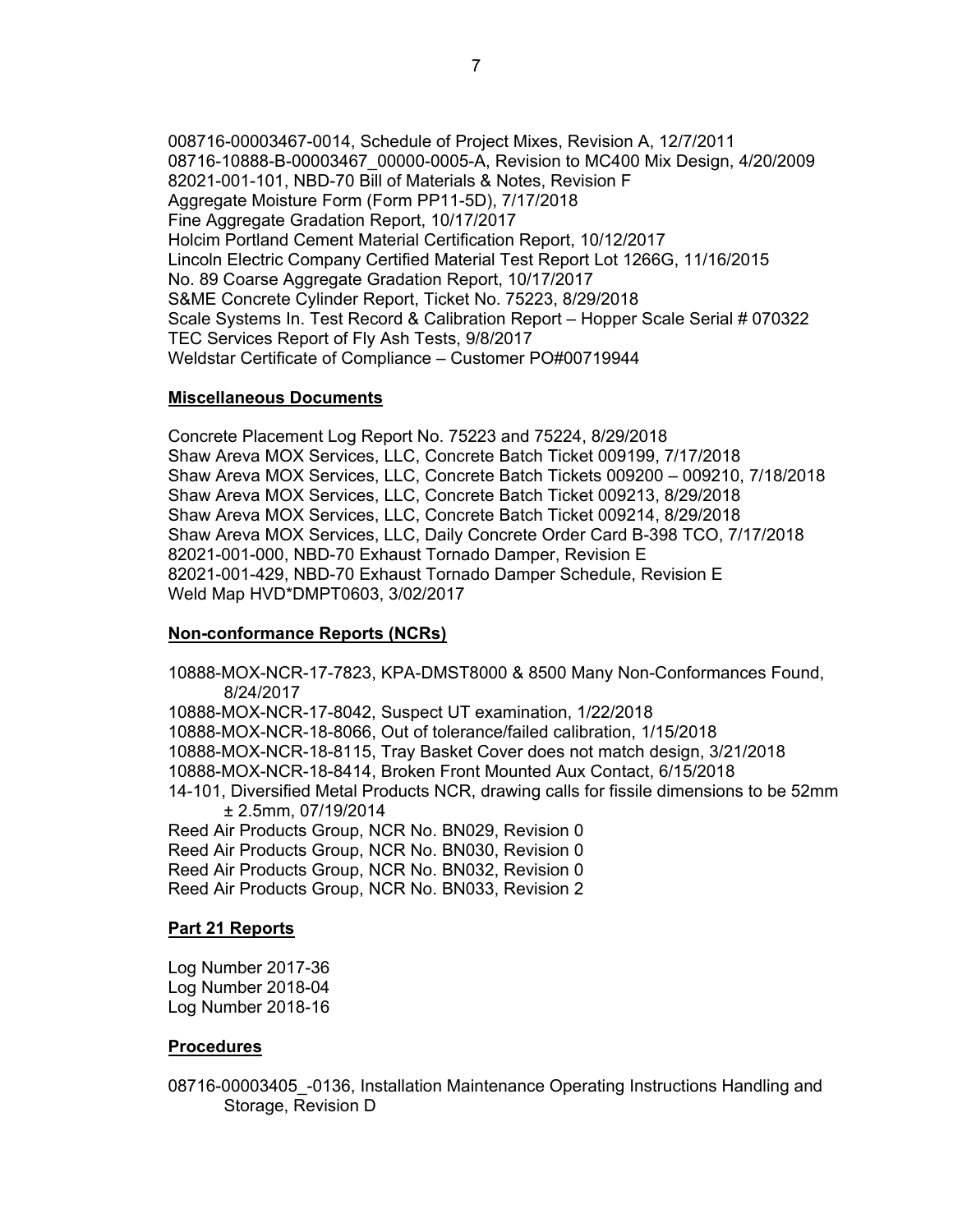- 08716-00003405-0455, Test Control Plan for EMI Qualification Testing on the Medium Voltage VFD for the MOX, Revision B
- 08716-00003405 -0467, Factory Acceptance Test (QL-1), Revision D
- PP3-04, Records Management, Revision 9
- PP3-05, Control of Nonconforming Items, Revision 12
- PP3-12, Supplier Evaluation, Revision 15
- PP3-15, Control of Measuring & Test Equipment, Revision 8
- PP3-34, Maintenance of the MOX Project Quality Assurance Plan (MPQAP), Revision 4
- PP7-9, Electronic Document Management System, Revision 4
- PP8-6, Licensing Basis Configuration Management, Revision 13
- PP9-3, Design Control, Revision 24
- PP9-17, System Description Documents, Revision 6
- PP10-14, Supplier/Subcontractor Technical Document Submittal Management, Revision 12
- PP10-38, Storage And Control Of Material, Revision 2
- PP10-38, Storage and Control of Material, Revision 5
- PP11-3, Batch Plant Operating Instructions, Revision 2
- PP11-6, Installation Of Structural And Miscellaneous Steel, Revision 3
- PP11-5, Batch Plant Testing and Calibration Instructions, Revision 2
- PP11-12, Placement of Concrete, Embedded Structural Items and Accessories, Revision 3
- PP11-35, Construction Inspection and Acceptance Testing, Revision 9
- PP11-77, Chemical, Welded and Electrical Equipment Installation, Revision 2
- PP12-18, Equipment Custody, Revision 0
- PP12-40, Preventive Maintenance of In-Storage or Installed Equipment during the Construction Phase, Revision 0
- PP11-40A LSR-00151, LSR-Layup And Storage Requirements-000151 HVAC Fans And Motors, Revision 0
- PP15-31, Performing Calibration Checks of Measuring & Test Equipment, Revision 0
- Reed Air Products Group, Document No. P-7.2, Commercial Grade Dedication Procedure, 10-19-12, Revision 8

### **Purchase Orders**

N1022, From Yaskawa America, Inc. to NuCo Drives, L.L.C., 3/7/2016 Purchase Order 10888-B-00004965, Revision 8

#### **Quality Assurance Documents**

08716-00003405 -0103, Quality Assurance Plan for Variable Frequency Drives, Revision C

08716-10888-P-00003405 -0036, Quality Assurance Manual, Revision C

MCM-M-0001, Yaskawa America, Inc. Drives & Motion Division – Quality Manual, Revision 6

### **Specifications**

DCS01-BKA-DS-SPE-B-09325-6, Construction Specification Section 03051 Mixing and Delivering for Quality Level QL-1 and QL-2 Concrete, Revision 6